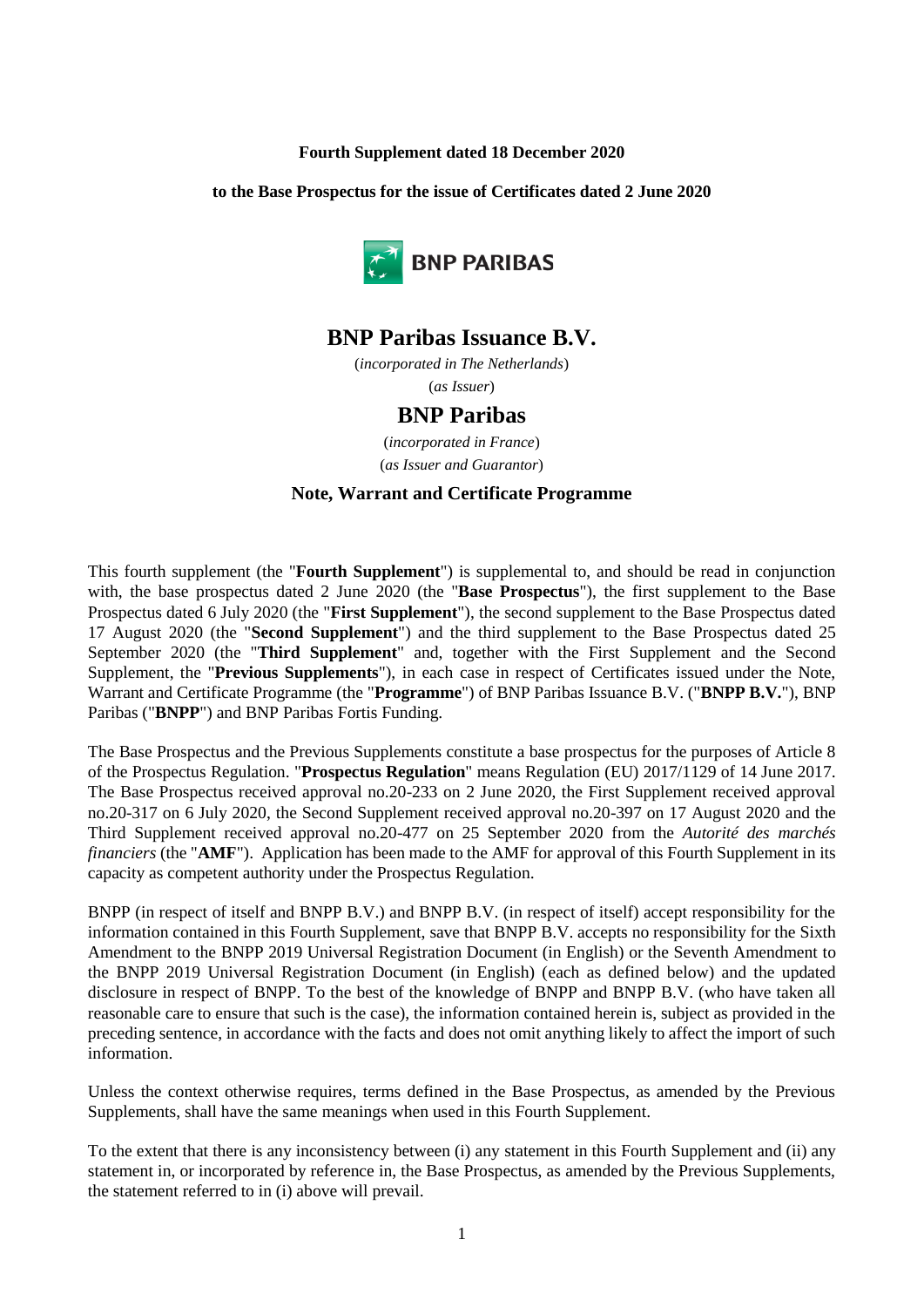References in this Fourth Supplement to paragraphs of the Base Prospectus are to the Base Prospectus as amended by the Previous Supplements. References in this Fourth Supplement to page numbers in the Base Prospectus are to the page numbers in the Base Prospectus without taking into account any amendments made in the Previous Supplements.

Copies of this Fourth Supplement will be available on the website of BNP Paribas [\(https://rates](https://rates-globalmarkets.bnpparibas.com/gm/Public/LegalDocs.aspx)[globalmarkets.bnpparibas.com/gm/Public/LegalDocs.aspx\)](https://rates-globalmarkets.bnpparibas.com/gm/Public/LegalDocs.aspx) and on the website of the AMF [\(www.amf](http://www.amf-france.org/)[france.org\)](http://www.amf-france.org/).

This Fourth Supplement has been prepared in accordance with Article 23 of the Prospectus Regulation for the purposes of giving information which amends or is additional to the information already contained in the Base Prospectus, as amended by the Previous Supplements.

<span id="page-1-0"></span>This Fourth Supplement has been prepared for the purposes of:

- <span id="page-1-2"></span>(A) amending the cover pages;
- <span id="page-1-1"></span>(B) amending the "Risks" section;
- (C) incorporating by reference:
	- (i) the sixth *Amendement au Document d'Enregistrement Universel au 31 décembre 2019* dated 3 November 2020 (in English) (the "**Sixth Amendment to the BNPP 2019 Universal Registration Document (in English)**"; and
	- (ii) the seventh *Amendement au Document d'Enregistrement Universel au 31 décembre 2019* dated 19 November 2020 (in English) (the "**Seventh Amendment to the BNPP 2019 Universal Registration Document (in English)**";
- <span id="page-1-5"></span><span id="page-1-4"></span>(D) amending the "Form of Final Terms for Certificates";
- <span id="page-1-6"></span>(E) amending the "Terms and Conditions of the Securities";
- <span id="page-1-3"></span>(F) amending "Annex 8 – Additional Terms and Conditions for Currency Securities"; and
- (G) amending the "General Information" section.

The amendments referred to in [\(A\) above](#page-1-0) have been made to clarify that the Luxembourg Stock Exchange has not separately approved the Base Prospectus as a base prospectus for the purposes of the Prospectus Regulation. The incorporation by reference referred to i[n \(C\) above](#page-1-1) has been made to update the disclosure for BNPP. The amendments referred to in [\(B\)](#page-1-2) and [\(G\) above](#page-1-3) have been made to reflect the updated BNPP disclosure referred to in [\(C\) above.](#page-1-1) The amendments referred to in [\(D\)](#page-1-4) an[d \(E\) above](#page-1-5) have been made to reflect the termination of the appointment of Svenska Handelsbanken AB (publ) as Swedish Security Agent and Finnish Security Agent and the appointment of Nordea Bank Abp, Swedish Branch as successor Swedish Security Agent under new Swedish Agency Agreements and Nordea Bank Abp as successor Finnish Security Agent under a new Finnish Agency Agreement. The amendments referred to i[n \(D\) above](#page-1-4) have also been made to reflect changes required by the amendments referred to in [\(F\) above](#page-1-6) which have been made to reflect the way that currency pairings are converted for Dual Currency Certificates and to correct typographical errors.

**In accordance with Article 23(2) of the Prospectus Regulation, in the case of an offer of Securities to the public, investors who have already agreed to purchase or subscribe for Securities issued under the Programme before this Fourth Supplement is published and which are affected by the amendments made in this Fourth Supplement, have the right, exercisable before the end of the period of two working days beginning with the working day after the date of publication of this Fourth Supplement to withdraw their acceptances. This right to withdraw shall expire by close of business on 23 December**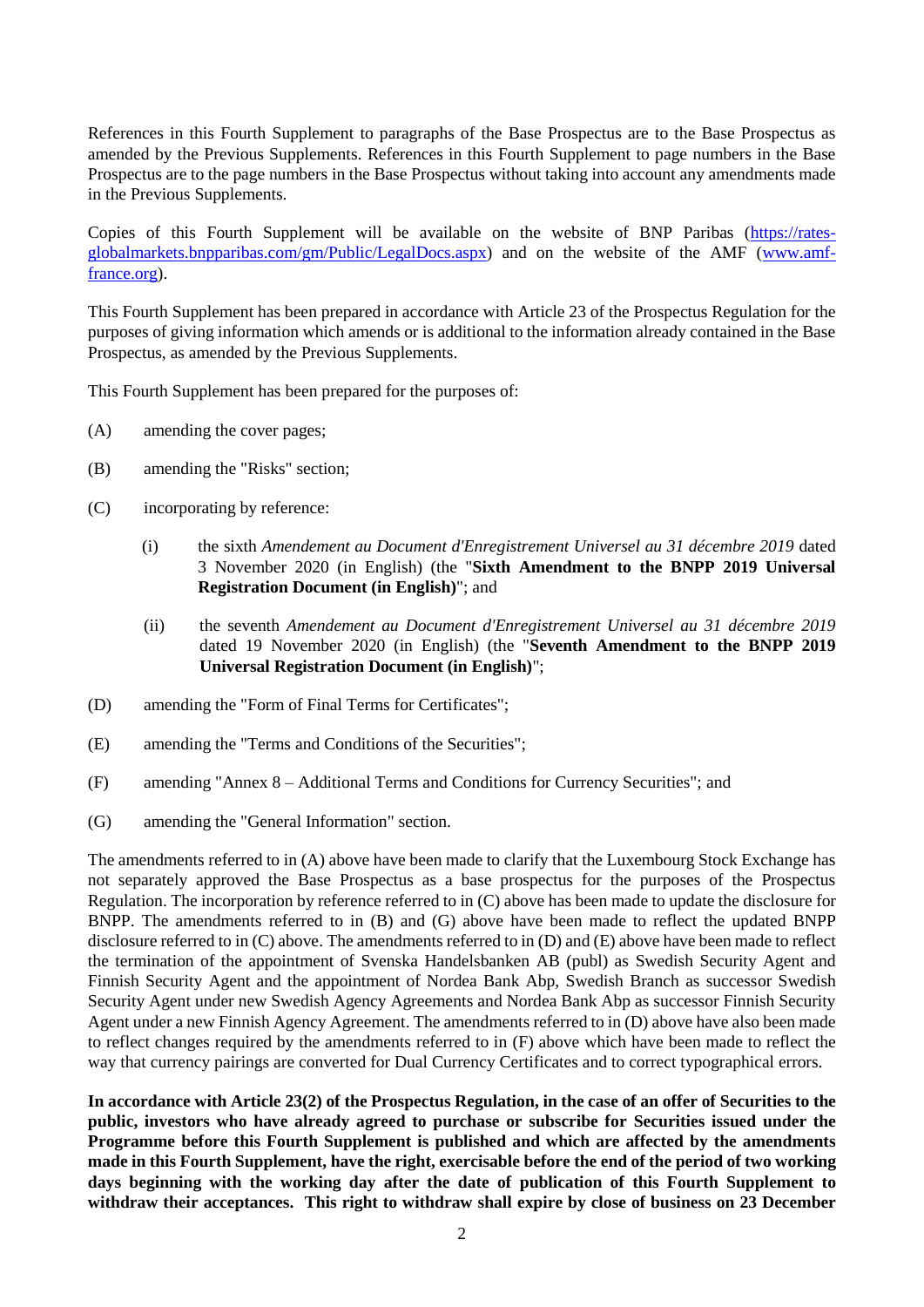**2020. Investors can exercise their right to withdraw their acceptances by contacting the person from whom any such investor has agreed to purchase or subscribe for such Securities before the above deadline.**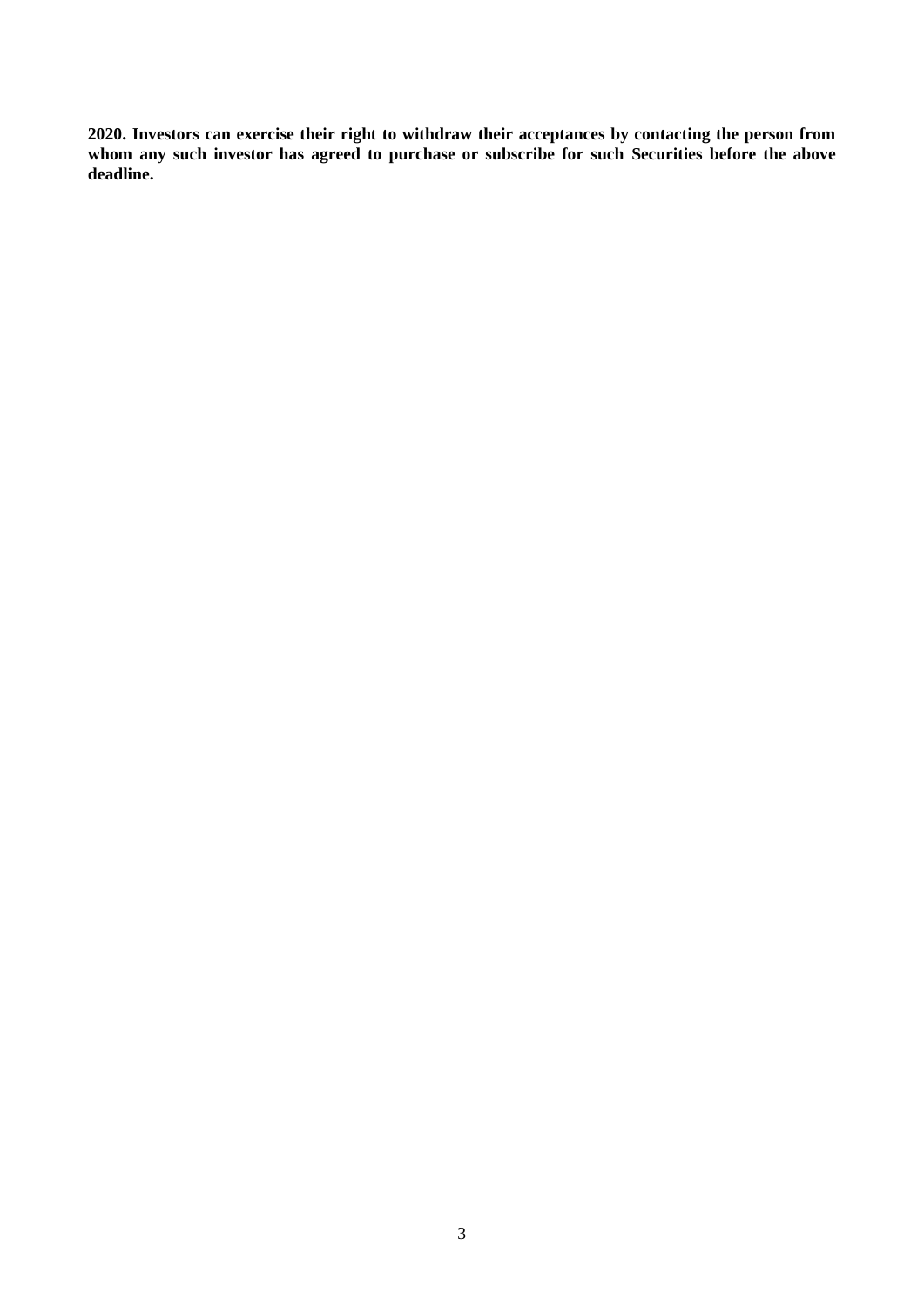## **TABLE OF CONTENTS**

## **Page**

| Amendments to Annex 8 Additional Terms and Conditions for Currency Securities 16 |  |
|----------------------------------------------------------------------------------|--|
|                                                                                  |  |
|                                                                                  |  |
|                                                                                  |  |
|                                                                                  |  |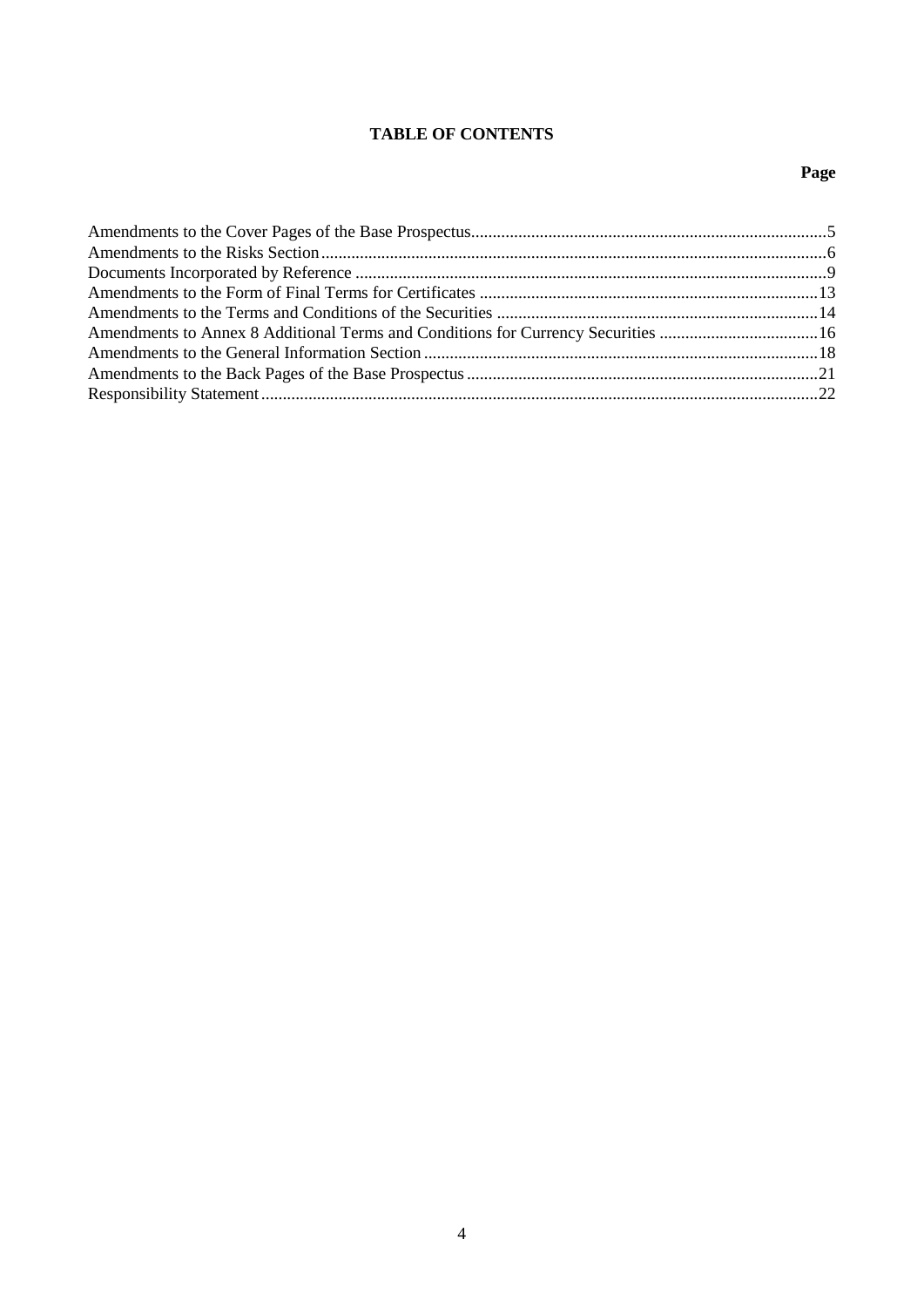#### **AMENDMENTS TO THE COVER PAGES OF THE BASE PROSPECTUS**

The second paragraph on page 2 of the Base Prospectus is deleted and replaced with the following:

"Application has been made to the Luxembourg Stock Exchange in accordance with the Luxembourg Act dated 16 July 2019 on prospectuses for securities (*Loi relative aux prospectus pour valeurs mobilières*) (the "**Prospectus Act**") for Securities (including Exempt Securities) issued under the Programme to be admitted to the Official List and admitted to trading on the Euro MTF Market during the twelve-month period after the date of application to the Luxembourg Stock Exchange in respect of this Base Prospectus. This Base Prospectus also constitutes a prospectus for the purpose of the Prospectus Act; however, the AMF has not verified that this is the case. The Euro MTF is not a regulated market for the purposes of Directive 2014/65/EU.".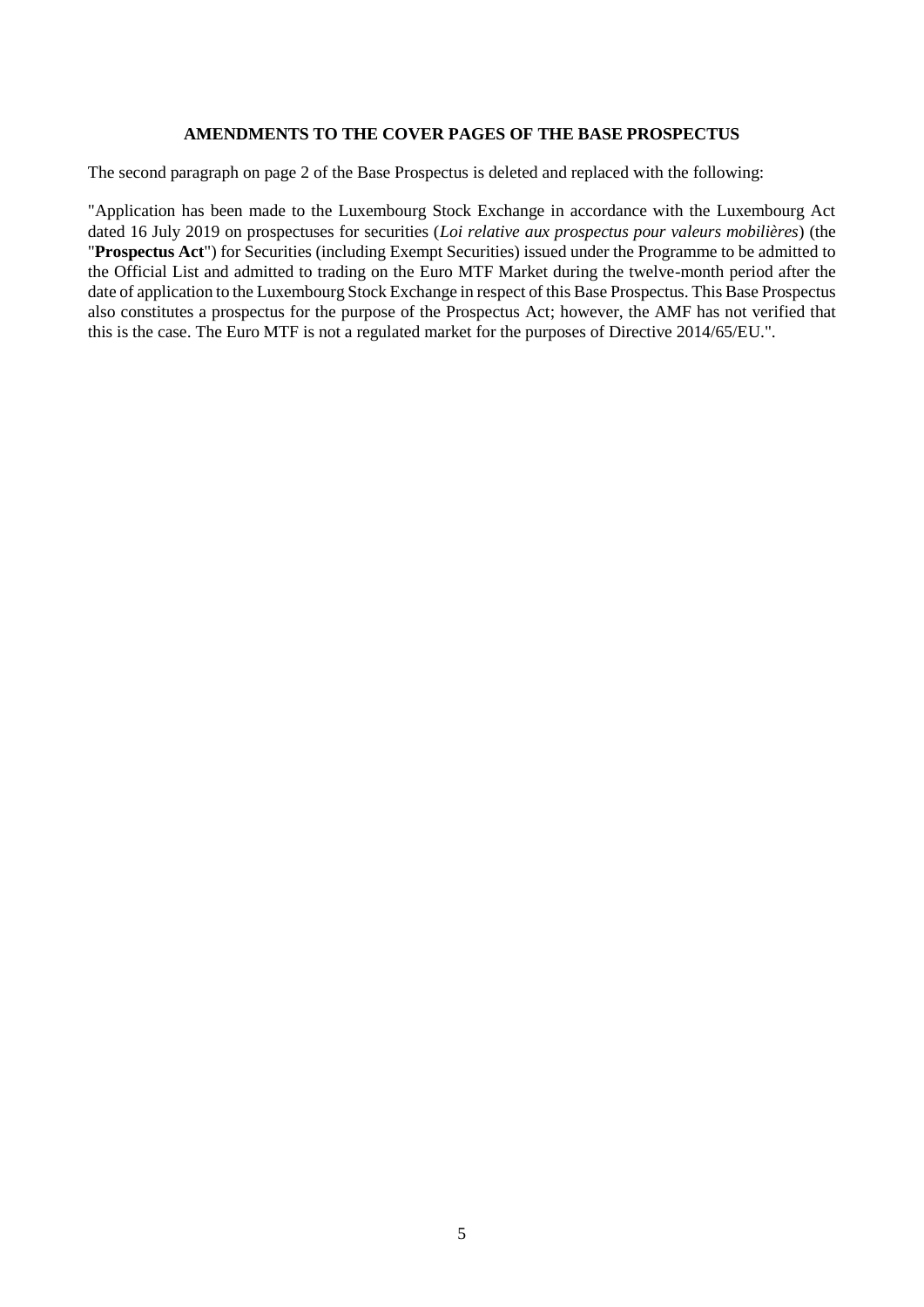#### **AMENDMENTS TO THE RISKS SECTION**

The "**RISKS**" section on pages 26 to 81 of the Base Prospectus is amended as follows:

(a) the first paragraph under the heading "**Risks Relating to BNPP and its Industry**" on page 26 of the Base Prospectus (which was amended by virtue of the Previous Supplements) is deleted and replaced with the following:

"See "Risk Factors" under Chapter 5 on pages 276 to 288 of the BNPP 2019 Universal Registration Document (in English), pages 3 and 4 of the First Amendment to the BNPP 2019 Universal Registration Document (in English), pages 76 to 79 of the Second Amendment to the BNPP 2019 Universal Registration Document (in English), page 215 of the Fourth Amendment to the BNPP 2019 Universal Registration Document (in English), pages 4 to 6 of the Fifth Amendment to the BNPP 2019 Universal Registration Document (in English) and pages 92 to 94 of the Sixth Amendment to the BNPP 2019 Universal Registration Document (in English) (each as defined below), each of which is incorporated by reference in this document."; and

- (b) the paragraphs under the sub-heading "*7.1 Epidemics and pandemics, including the ongoing coronavirus (COVID-19) pandemic and their economic consequences may adversely affect BNPP's business, operations, results and financial condition.*" starting on page 40 of the Base Prospectus under the heading "**7. Risks related to BNPP's growth in its current environment**" (which were amended by virtue of the Previous Supplements) are amended as follows:
	- (i) the last sentence of the second paragraph is deleted and replaced with the following:

"After a rebound in the summer, following the implementation of new public health measures in Europe, the economic environment may well deteriorate further before beginning to improve.";

(ii) the fourth and fifth paragraphs are deleted and replaced with the following:

"The Group's results and financial condition could be adversely affected by reduced economic activity (including recessions) in its principal markets. The containment measures taken in several of the principal countries where the Group operates, in particular its domestic markets (France, Italy, Belgium and Luxembourg which collectively represent 53 per cent. of its total gross credit exposures as at 30 June 2020), have significantly reduced economic activity to recessionary levels and the reinstatement of lockdown measures and other restrictions could have a similar effect. The Group's results are affected by such measures due to reduced revenues and to deteriorated asset quality both generally and in specific sectors that are particularly affected. This context affected the revenues of the Group's Domestic Markets and International Financial Services divisions, which are down by 2.3 per cent. and 6.0 per cent., respectively, in the first nine months of 2020 compared to the first nine months of 2019, even though the Group's revenues grew by 0.6 per cent. due to the strong growth of its CIB division. The main impact of the health crisis was the rise in the cost of risk (increased from 1.9 billion euros to 4.1 billion euros). Net income attributable to equity holders totalled 5.5 billion euros, down by 13.4 per cent. compared to the first nine months of 2019, in connection with the rise in the cost of risk. The sectors most adversely affected to date include the travel and tourism sectors. The Group's exposure to the aircraft sector (e.g. airlines and lessors) and to the tourism sector each represented approximately 1 per cent. of its total gross credit exposures as at 30 September 2020. The non-food retail sector has been affected by the lockdown measures; this sector represents less than 1 per cent. of the Group's total gross credit exposures as of 30 September 2020. The transport and storage (excluding shipping) sector, which represents approximately 3 per cent. of the Group's total gross credit exposures as of 30 September 2020, has been affected by the lockdown measures and the disruption in global trade. The oil and gas sector has been affected by a concomitant decrease in demand resulting from the pandemic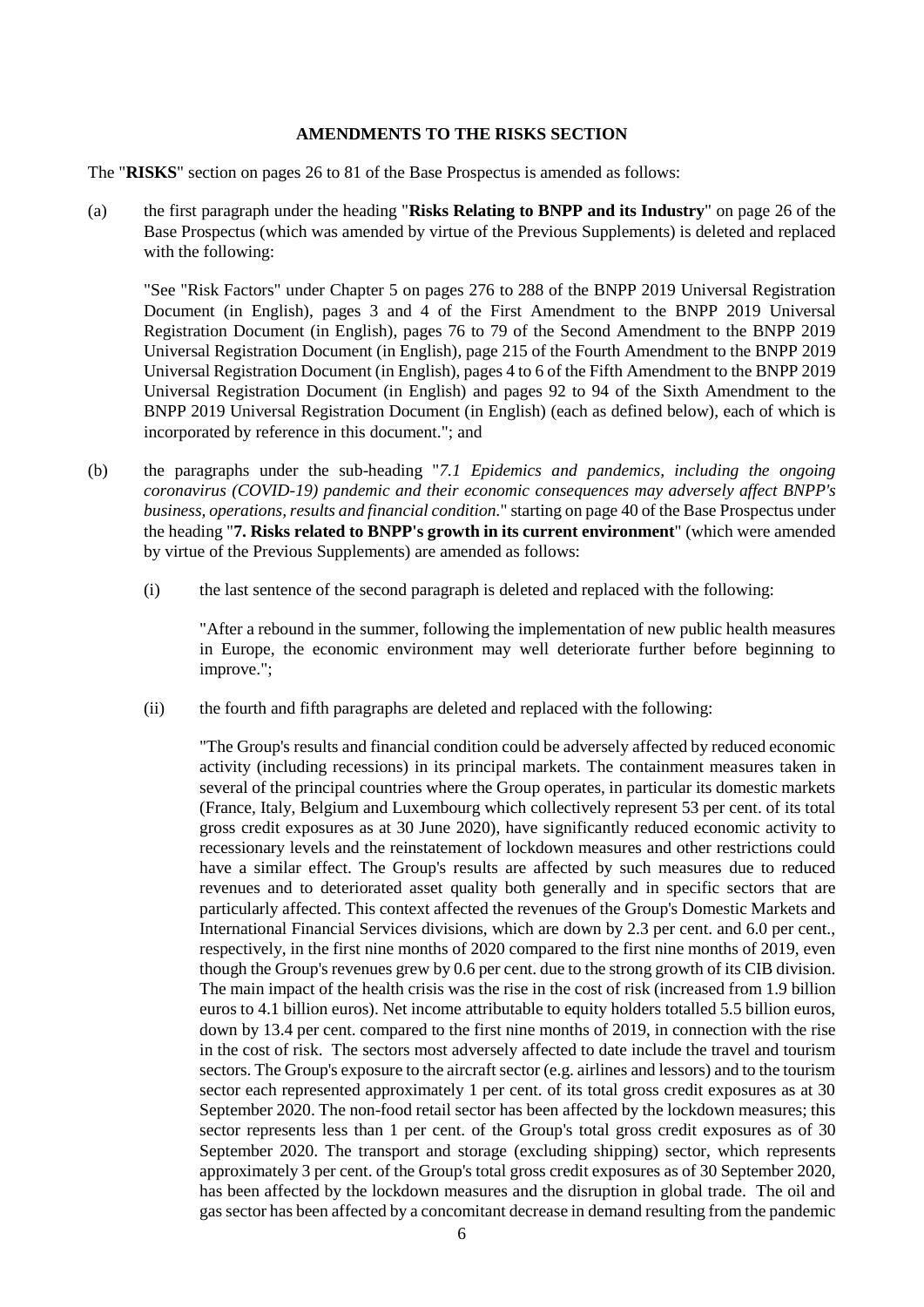and increase in supply due to the temporary unravelling of the OPEC/Russia production cooperation. This sector represented approximately 2 per cent. of the Group's total gross credit exposures as of 30 September 2020. The Group's results and financial condition could be adversely affected to the extent that the counterparties to whom it has exposure in these sectors (and, more generally, to the extent the negative effect on credit quality is more widespread) could be materially and adversely affected, resulting in particular in an increase in the Group's cost of risk.

An immediate financial effect of the health crisis is the impact on the Group's cost of risk, which reflects macroeconomic expectations based on several scenarios, in accordance with the set-up existing prior to the health crisis. In the application of this framework, macroeconomic scenarios and in particular GDP assumptions and forecasts are a key input in the calculation of the cost of risk and the health crisis has led, among other things, to a weakening in GDP assumptions in many of the markets in which the Group operates. The cost of risk calculation also incorporates the specific features of the dynamics of the health crisis on credit and counterparty risk and in particular the impact of lockdown measures on economic activity and the effects of government support measures and authorities' decisions. It also includes an ex-ante sector component based on a review of several sensitive sectors (such as, hotels, tourism and leisure; non-food retail (excluding home furnishings and ecommerce); transport and logistics; and oil and gas). All these elements contributed to the substantial increase in the Group's cost of risk in the first nine months of 2020 (63 basis points), and could likewise contribute to continued high cost of risk in the following quarters, depending on macroeconomic scenarios and, in particular, the current uncertainties around the course of the pandemic and its economic consequences going forward. The impact of the health crisis on the cost of risk amounted to 502 million euros. In the second quarter of 2020, the updating of macroeconomic scenarios, in line with IFRS 9 principles, led to a 329 million euro increase in the ex-ante provisioning of expected losses (including their sectoral component). Under the baseline scenario, a gradual recovery is forecast, with a return to GDP levels comparable to 2019 by mid-2022 unless a new crisis occurs (see slide 12, "*Cost of Risk*" on page 24 of the Fourth Amendment to the BNPP 2019 Universal Registration Document (in English)) and in the consolidated financial statements set out in the Fourth Amendment to the BNPP 2019 Universal Registration Document (in English) (see Note 2.h on page 133 of the Fourth Amendment to the BNPP 2019 Universal Registration Document (in English)). Moreover, the impact of the pandemic on the long-term prospects of businesses in the affected sectors and more generally is uncertain and may lead to significant charges on specific exposures, which may not be fully captured by modelling techniques. The Group's exposure to increased cost of risk could also result from its participation in government-guaranteed loan programmes (given its residual exposure) and the existence of forbearance periods limiting credit-protection measures (such as payment acceleration) under emergency health legislation in various markets."; and

#### (iii) the last paragraph is deleted and replaced with the following:

"Public health measures had a negative impact on the activity of certain business lines and geographical areas of the Group, in particular within the Group's domestic markets and international financial services divisions, with a decrease in transaction flows and lower loan production (in particular, consumer loans with the closure of the partners' points of sale). A low point was observed in April and May 2020 followed by a rebound in June (see slide 5, "*Impact of health crisis on activity*" on page 21 of the Fourth Amendment to the BNPP 2019 Universal Registration Document (in English)). In the third quarter of 2020, the economic recovery was gradual and varied by region and by sector. It was sustained by the extension of public support to the most affected sectors and by the implementation of plans and mechanisms to support the economy (see slide 4, "*BNP Paribas: a resilient model in the*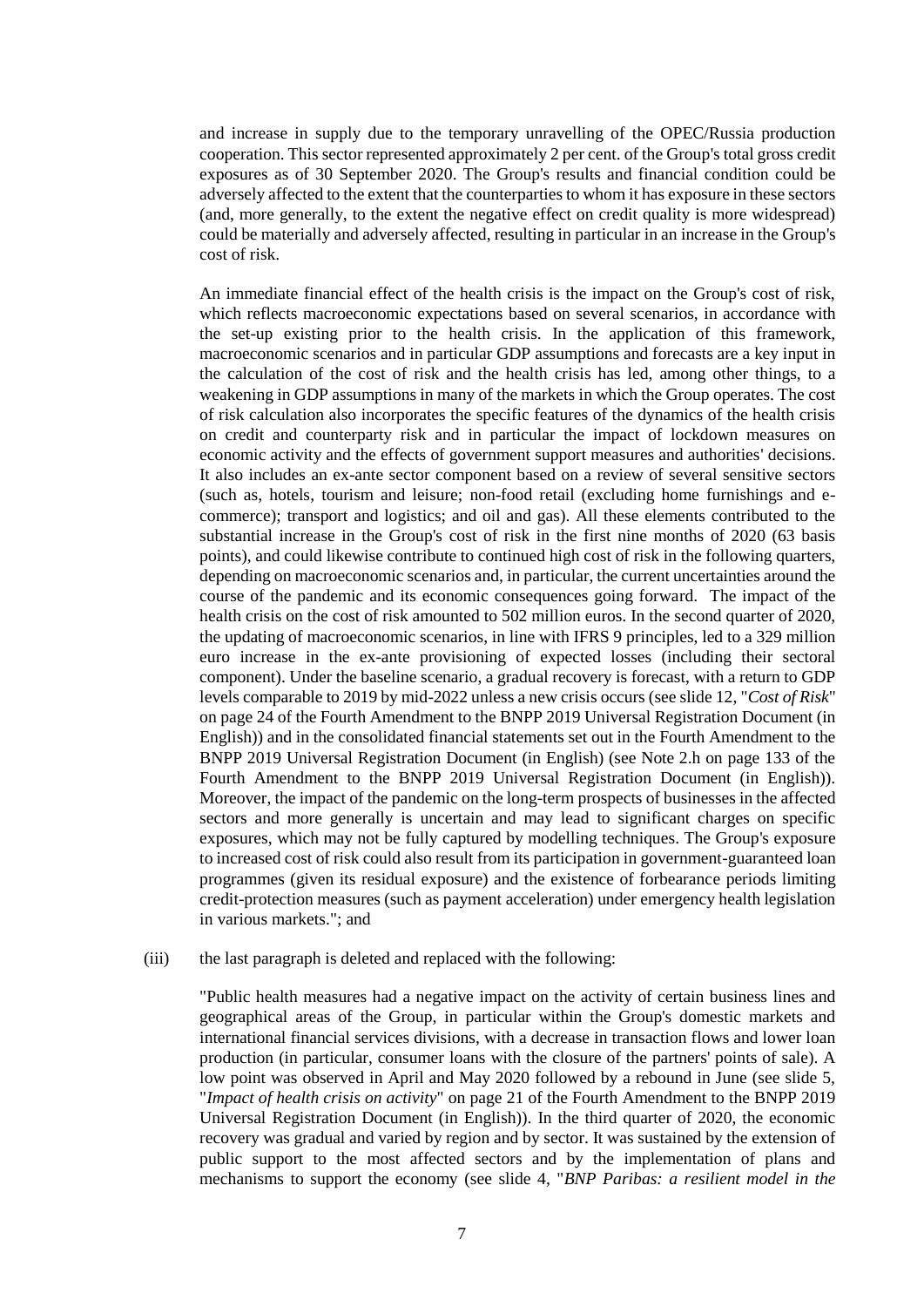*various phases of the crisis*" on page 24 of the Sixth Amendment to the BNPP 2019 Universal Registration Document (in English)).

Uncertainty as to the duration and extent of the course of the pandemic makes the overall impact on the economies of the Group's principal markets as well as the world economy difficult to predict. The extent to which the economic consequences of the pandemic will continue to affect the Group's results and financial condition will depend largely on (i) specific and local returns to lockdowns, as well as various restrictions announced and implemented since September 2020 (such as in Europe), (ii) the timing and extent of a return to prepandemic lifestyles, business operations and economic interactions, (iii) the effects of the measures taken to date or future measures that may be taken by governments and central banks to attenuate the economic fallout of the pandemic and (iv) the duration and extent of the pandemic, including the prospect of additional waves and hence of a reinstitution of containment measures in the various markets where the Group operates. In addition, while central bank and government actions and support measures taken in response to the pandemic have to date attenuated, and may well continue to help attenuate, the adverse economic and market consequences of the pandemic, they have also issued and may issue additional restrictions or recommendations in respect of banks' actions (in particular, the recommendation issued by the European Central Bank on 27 March 2020). In particular, the measures have limited and may continue to limit or seek to limit banks' flexibility in managing their business and taking action in relation to capital distribution and capital allocation. In this respect, BNPP announced on 2 April 2020 that its Board of Directors would propose to the annual shareholders' meeting to suspend the payment of the dividend originally proposed to be paid in respect of 2019 and to allocate the amount to reserves, with a potential decision to be taken after 1 October 2020 regarding a possible distribution of reserves to shareholders. The Group has acknowledged the temporary and exceptional extension of the ECB's recommendation not to pay dividends until 1 January 2021, which was announced on 28 July 2020.".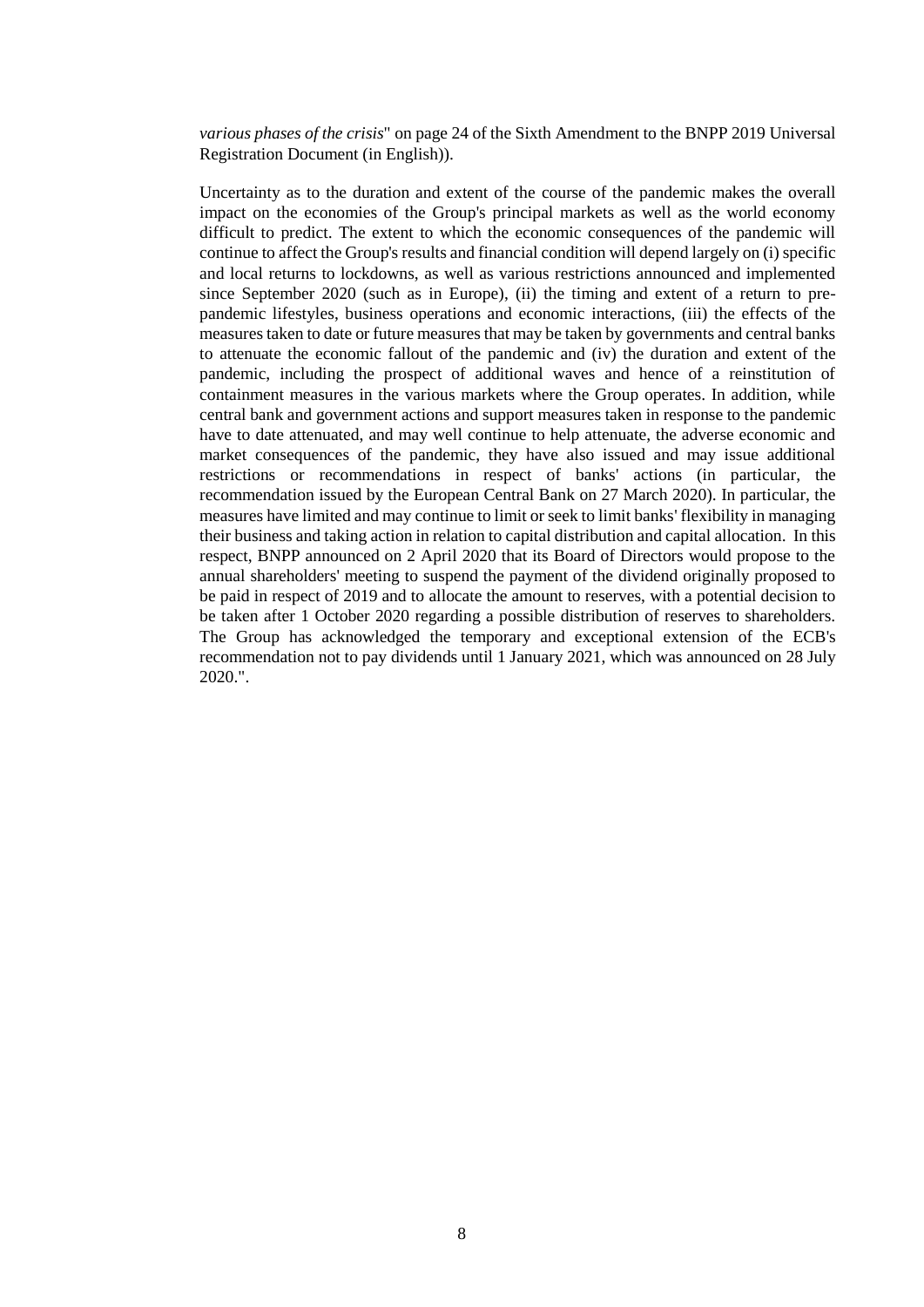#### **DOCUMENTS INCORPORATED BY REFERENCE**

On 3 November 2020, BNPP filed with the AMF the sixth *Amendement au Document d'Enregistrement Universel au 31 décembre 2019*.

An English version of the sixth *Amendement au Document d'Enregistrement Universel au 31 décembre 2019* has been filed with the AMF on 3 November 2020 for the purposes of the Prospectus Regulation and, by virtue of this Fourth Supplement, other than the sections entitled "Persons Responsible for the Universal Registration Document" and the "Table of Concordance", is incorporated in, and forms part of, the Base Prospectus.

On 19 November 2020, BNPP filed with the AMF the seventh *Amendement au Document d'Enregistrement Universel au 31 décembre 2019*.

An English version of the seventh *Amendement au Document d'Enregistrement Universel au 31 décembre 2019* has been filed with the AMF on 19 November 2020 for the purposes of the Prospectus Regulation and, by virtue of this Fourth Supplement, other than the sections entitled "Persons Responsible for the Universal Registration Document" and the "Table of Concordance", is incorporated in, and forms part of, the Base Prospectus.

The "**DOCUMENTS INCORPORATED BY REFERENCE**" section on pages 104 to 119 of the Base Prospectus is amended as follows:

- (a) the word "and" at the end of paragraph (l) is deleted;
- (b) the "," at the end of paragraph (m) is deleted and replaced with ";";
- (c) the following paragraphs (n) and (o) are added under paragraph (m):
	- "(n) the sixth *Amendement au Document d'Enregistrement Universel au 31 décembre 2019* (in English) (other than the sections entitled "Persons Responsible for the Universal Registration Document" and the "Table of Concordance") with filing number D.20-0097-A06 (the "**Sixth Amendment to the BNPP 2019 Universal Registration Document (in English)**"); and
	- (o) the seventh *Amendement au Document d'Enregistrement Universel au 31 décembre 2019* (in English) (other than the sections entitled "Persons Responsible for the Universal Registration Document" and the "Table of Concordance") with filing number D.20-0097-A07 (the "**Seventh Amendment to the BNPP 2019 Universal Registration Document (in English)**"),";
- (d) the table entitled "*SECOND AMENDMENT TO THE BNPP 2019 UNIVERSAL REGISTRATION DOCUMENT (in English)*" starting on page 117 of the Base Prospectus is amended as follows:
	- (i) by the deletion of the row entitled "5.4 Strategy and objectives" under the heading "**5. Business Overview**" and its replacement with the following:

| "5.4" | Strategy and objectives | Pages 18, 37 and 78 and 79 of the Second |
|-------|-------------------------|------------------------------------------|
|       |                         | Amendment to the BNPP 2019 Universal     |
|       |                         | Registration Document (in English)";     |

(ii) by the insertion of the following rows immediately above the heading "**13. Remuneration and benefits**":

| <b>Profit forecasts or estimates</b> |  |
|--------------------------------------|--|
|                                      |  |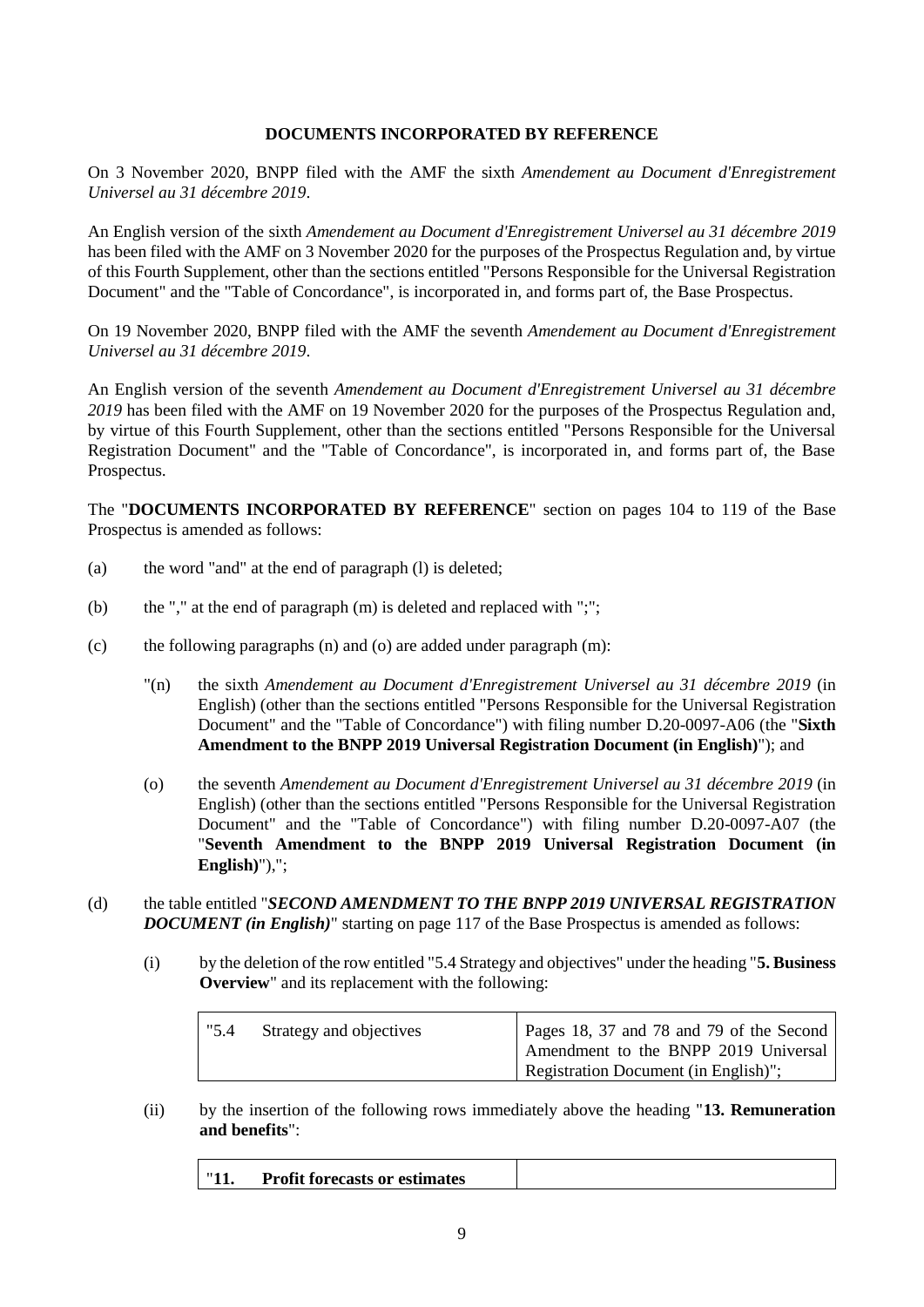|      | published | Profit forecasts or estimates   Pages 18, 37 and 78 and 79 of the Second<br>Amendment to the BNPP 2019 Universal<br><b>Registration Document (in English)</b>                                                                             |
|------|-----------|-------------------------------------------------------------------------------------------------------------------------------------------------------------------------------------------------------------------------------------------|
| 11.3 | methods   | Declaration of comparability with   Pages 17 and 18, 37 and 76 to 79 of the<br>the historical financial information Second Amendment to the BNPP 2019<br>and compliance with accounting Universal Registration Document (in<br>English)"; |

- (e) the table entitled "*FOURTH AMENDMENT TO THE BNPP 2019 UNIVERSAL REGISTRATION DOCUMENT (in English)*" (which was added to the Base Prospectus by virtue of the Second Supplement) is amended as follows:
	- (i) by the insertion of the following row immediately above the heading "**6. Organisational Structure**":

| "5.4" | Strategy and objectives |                         |  | Page 38 of the Fourth Amendment to the |
|-------|-------------------------|-------------------------|--|----------------------------------------|
|       |                         |                         |  | BNPP 2019 Universal Registration       |
|       |                         | Document (in English)"; |  |                                        |

(ii) by the insertion of the following row immediately above the heading "**15. Employees**":

| "11. | <b>Profit forecasts or estimates</b>                                  |                                                                                                              |  |
|------|-----------------------------------------------------------------------|--------------------------------------------------------------------------------------------------------------|--|
| 11.1 | forecasts<br>estimates<br>Profit<br><sub>or</sub><br>published        | Page 38 of the Fourth Amendment to the<br>BNPP 2019 Universal<br>Registration<br>Document (in English)       |  |
| 11.2 | Declaration<br>setting forth<br>the<br>principal forecast assumptions | Pages 5 and 21 of the Fourth Amendment to<br>the BNPP 2019 Universal Registration<br>Document (in English)"; |  |

٦

(f) the following tables are inserted immediately following the table entitled "*FIFTH AMENDMENT TO THE BNPP 2019 UNIVERSAL REGISTRATION DOCUMENT (in English)*" (which was added to the Base Prospectus by virtue of the Third Supplement):

|    | "SIXTH AMENDMENT TO THE BNPP 2019 UNIVERSAL REGISTRATION DOCUMENT<br>(in English)                                      |                                                                                                           |  |  |
|----|------------------------------------------------------------------------------------------------------------------------|-----------------------------------------------------------------------------------------------------------|--|--|
|    | https://invest.bnpparibas.com/sites/default/files/documents/bnp_paribas_-<br>6th_amendment_to_2019_urd_031120.docx.pdf |                                                                                                           |  |  |
|    | <b>Headings as listed by Annex I of European Commission Delegated Regulation (EU) 2019/980</b><br>of 14 March 2019     |                                                                                                           |  |  |
|    | <b>Statutory Auditors</b>                                                                                              | Page 97 of the Sixth Amendment to the BNPP<br>2019 Universal Registration Document (in<br>English)        |  |  |
| 3. | <b>Risk Factors</b>                                                                                                    | Pages 92 to 94 of the Sixth Amendment to the<br>BNPP 2019 Universal Registration Document<br>(in English) |  |  |
| 5. | <b>Business Overview</b>                                                                                               |                                                                                                           |  |  |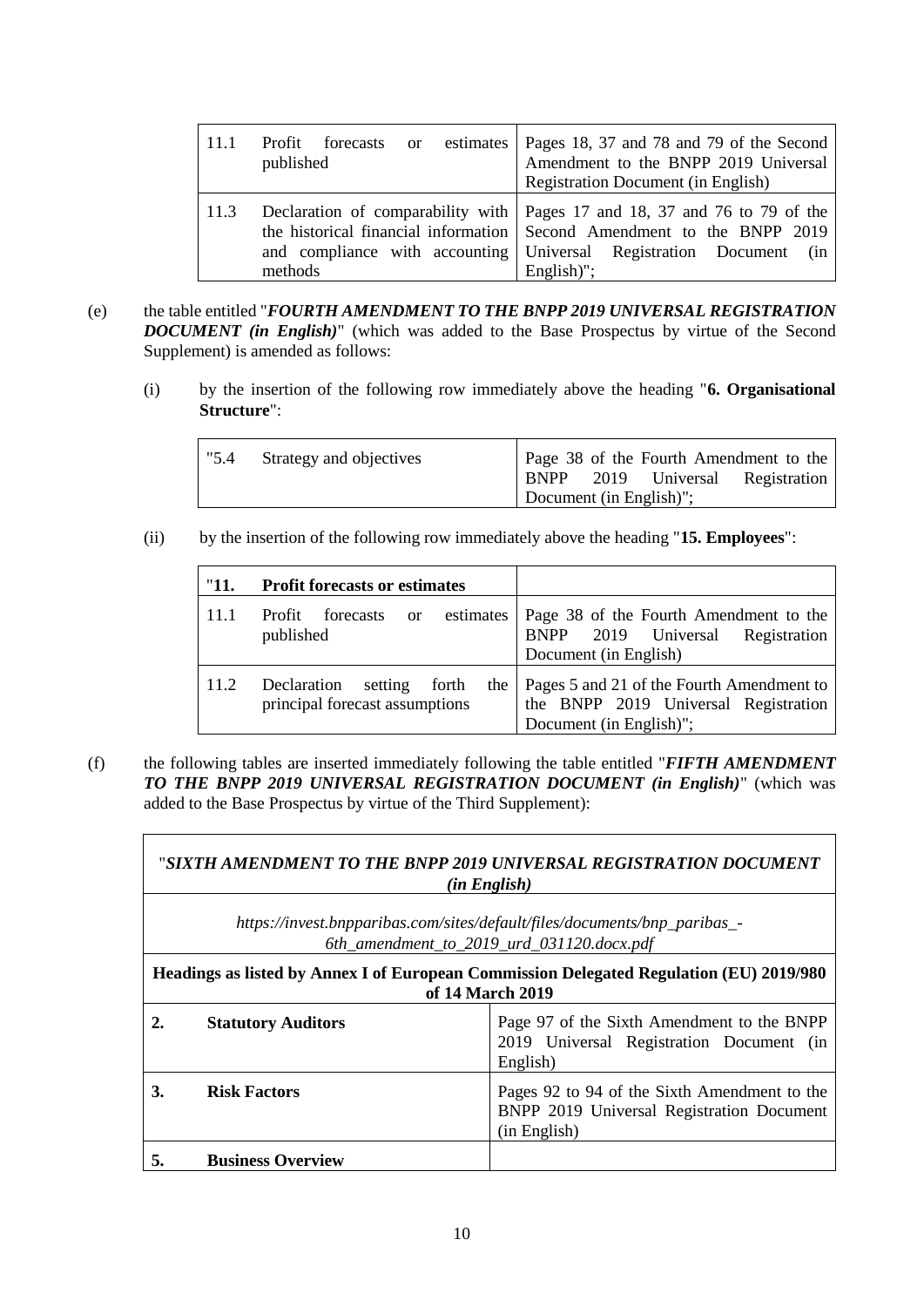| 5.4  | Strategy and objectives                                                                                                | Pages 24 and 41 of the Sixth Amendment to the<br>BNPP 2019 Universal Registration Document<br>(in English)                         |
|------|------------------------------------------------------------------------------------------------------------------------|------------------------------------------------------------------------------------------------------------------------------------|
| 7.   | <b>Operating and financial review</b>                                                                                  |                                                                                                                                    |
| 7.1  | Financial situation                                                                                                    | Pages 3 to 79 and 82 of the Sixth Amendment to<br><b>BNPP</b><br>2019<br>Universal<br>the<br>Registration<br>Document (in English) |
| 7.2  | Operating results                                                                                                      | Pages 68 to 79 of the Sixth Amendment to the<br>BNPP 2019 Universal Registration Document<br>(in English)                          |
| 8.   | <b>Capital resources</b>                                                                                               |                                                                                                                                    |
| 8.1  | Issuer's capital resources                                                                                             | Pages 62 to 63, 82 and 85 to 89 of the Sixth<br>Amendment to the BNPP 2019 Universal<br><b>Registration Document (in English)</b>  |
| 8.3  | Borrowing requirements and funding<br>structure                                                                        | Pages 22 and 29 of the Sixth Amendment to the<br>BNPP 2019 Universal Registration Document<br>(in English)                         |
| 11.  | <b>Profit forecasts or estimates</b>                                                                                   |                                                                                                                                    |
| 11.1 | Profit forecasts or estimates published                                                                                | Pages 24 and 41 of the Sixth Amendment to the<br>BNPP 2019 Universal Registration Document<br>(in English)                         |
| 11.2 | Declaration setting forth the principal<br>forecast assumptions                                                        | Pages 3, 24 and 92 to 94 of the Sixth Amendment<br>to the BNPP 2019 Universal Registration<br>Document (in English)                |
| 12.  | Administrative, management,<br>and<br>supervisory<br>bodies,<br>and<br>senior<br>management                            |                                                                                                                                    |
| 12.1 | Administrative and management bodies                                                                                   | Page 84 of the Sixth Amendment to the BNPP<br>2019 Universal Registration Document (in<br>English)                                 |
| 18.  | Financial information concerning the<br>issuer's assets and liabilities, financial<br>position, and profits and losses |                                                                                                                                    |
| 18.1 | Historical financial information                                                                                       | Pages 68 to 79 and 82 of the Sixth Amendment<br>to the BNPP 2019 Universal Registration<br>Document (in English)                   |
| 18.2 | Interim and other financial information                                                                                | Pages 68 to 79 and 82 of the Sixth Amendment<br>to the BNPP 2019 Universal Registration<br>Document (in English)                   |
| 18.6 | Legal and arbitration proceedings                                                                                      | Pages 95 and 96 of the Sixth Amendment to the<br>BNPP 2019 Universal Registration Document<br>(in English)                         |
| 18.7 | Significant change in the<br>issuer's<br>financial or trading position                                                 | Page 96 of the Sixth Amendment to the BNPP<br>2019 Universal Registration Document (in<br>English)                                 |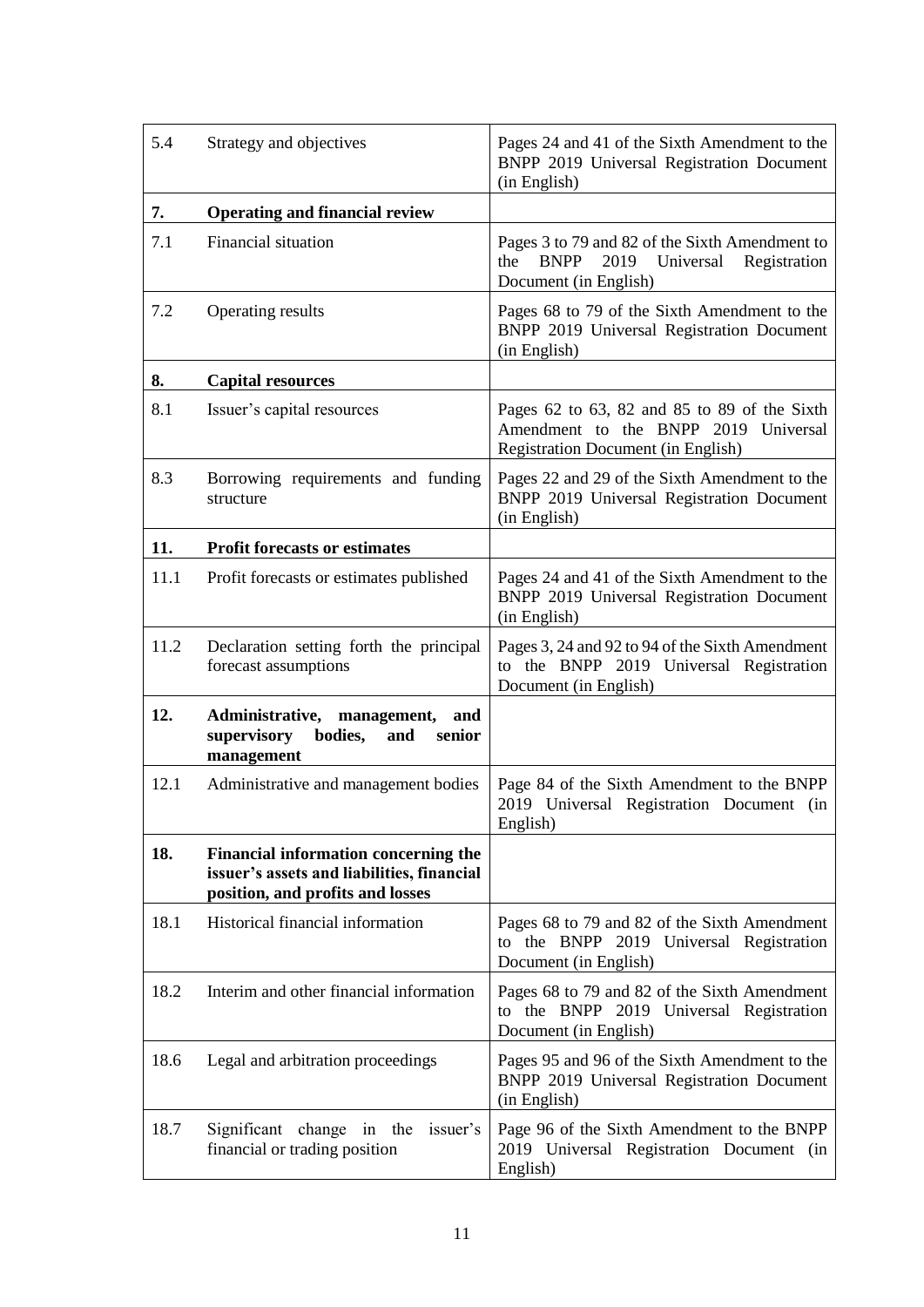| English) |
|----------|
|----------|

#### *SEVENTH AMENDMENT TO THE BNPP 2019 UNIVERSAL REGISTRATION DOCUMENT (in English)*

*[https://invest.bnpparibas.com/sites/default/files/documents/bnp\\_paribas\\_-](https://invest.bnpparibas.com/sites/default/files/documents/bnp_paribas_-7th_amendment_to_2019_urd.pdf) [7th\\_amendment\\_to\\_2019\\_urd.pdf](https://invest.bnpparibas.com/sites/default/files/documents/bnp_paribas_-7th_amendment_to_2019_urd.pdf)*

**Headings as listed by Annex I of European Commission Delegated Regulation (EU) 2019/980 of 14 March 2019**

| 2.   | <b>Statutory Auditors</b>                                                                                              | Page 5 of the Seventh Amendment to the BNPP<br>2019 Universal Registration Document (in<br>English)       |
|------|------------------------------------------------------------------------------------------------------------------------|-----------------------------------------------------------------------------------------------------------|
| 11.  | <b>Profit forecasts and estimates</b>                                                                                  |                                                                                                           |
| 11.1 | Profit forecasts or estimates published                                                                                | Page 4 of the Seventh Amendment to the BNPP<br>2019 Universal Registration Document (in<br>English)       |
| 11.3 | Declaration of comparability with the<br>historical financial information and<br>compliance with accounting methods    | Page 4 of the Seventh Amendment to the BNPP<br>2019 Universal Registration Document (in<br>English)       |
| 18.  | Financial information concerning the<br>issuer's assets and liabilities, financial<br>position, and profits and losses |                                                                                                           |
| 18.7 | Significant change in the issuer's<br>financial or trading position                                                    | Page 4 of the Seventh Amendment to the BNPP<br>2019 Universal Registration Document (in<br>English)       |
| 21.  | <b>Documents on display</b>                                                                                            | Page 4 of the Seventh Amendment to the BNPP<br>2019 Universal Registration Document (in<br>English)"; and |

 $(g)$  in the last paragraph, the penultimate sentence is deleted and replaced with the following:

"Each of the documents incorporated by reference in (d) to (o) above will only be made available by the relevant Issuer or the Guarantor (if applicable) to which such document relates.".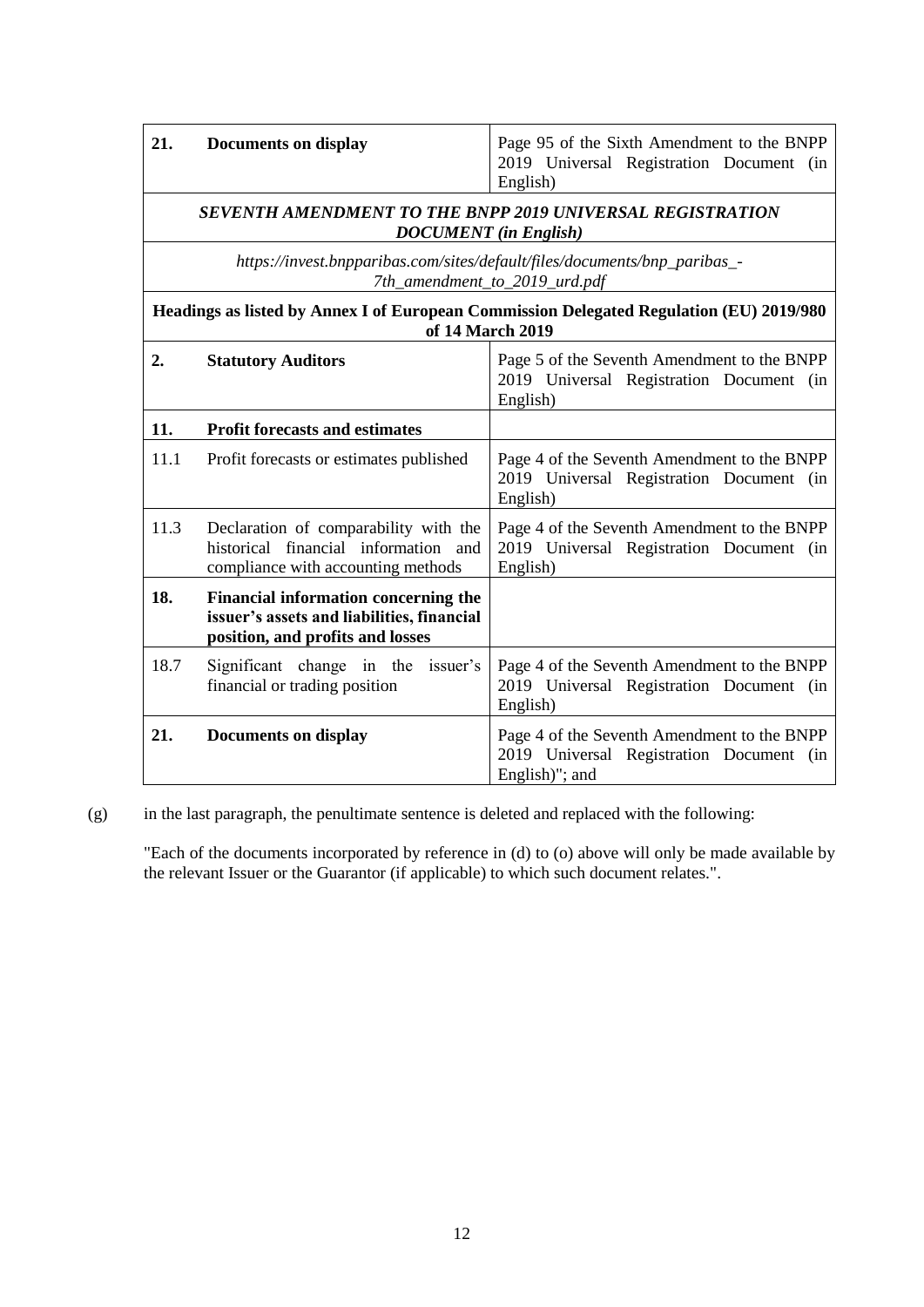#### **AMENDMENTS TO THE FORM OF FINAL TERMS FOR CERTIFICATES**

The "**FORM OF FINAL TERMS FOR CERTIFICATES**" on pages 192 to 317 of the Base Prospectus is amended as follows:

- (a) item 31 (*Currency Securities*) in "**Part A – Contractual Terms**" on pages 219 to 221 of the Base Prospectus is amended as follows:
	- (i) sub-item (h) (*Valuation Time*) on page 220 of the Base Prospectus is amended by the insertion of the words "(*NB: if Dual Currency Certificates are specified as applicable, a Valuation Time must be specified.*)" after the word "[*specify*]" in the right hand column; and
	- (ii) sub-item (k) (*Dual Currency Certificates*) on page 221 of the Base Prospectus is amended by the deletion of the prompt specifying "[Dual Currency Condition [1]/[2]: [Less than]/[Less than or equal to]/[Greater than]/[Greater than or equal to]]" and its replacement with the following:

"[Dual Currency Condition [1]/[2 [(Alternative)]]: [Less than]/[Less than or equal to]/[Greater than]/[Greater than or equal to]]";

- (b) sub-item (n) (*Currency Linked [Interest/Premium Amount] Certificates*) of item 42 (*Exercise, Valuation and Redemption*) in "**Part A – Contractual Terms**" on pages 268 to 270 of the Base Prospectus is amended as follows:
	- (i) sub-item (x) (*Valuation Time*) on page 268 of the Base Prospectus is amended by the insertion of the words "(*NB: if Dual Currency Certificates are specified as applicable, a Valuation Time must be specified.*)" after the word "[*specify*]" in the right hand column; and
	- (ii) sub-item (xiv) (*Dual Currency Certificates*) on page 270 of the Base Prospectus is amended by the deletion of the prompt specifying "[Dual Currency Condition [1]/[2]: [Less than]/[Less than or equal to]/[Greater than]/[Greater than or equal to]]" and its replacement with the following:

"[Dual Currency Condition [1]/[2 [(Alternative)]]: [Less than]/[Less than or equal to]/[Greater than]/[Greater than or equal to]]"; and

(c) Item 6 (*Operational Information*) in "**Part B – Other Information**" on page 306 of the Base Prospectus is amended by the deletion of "Svenska Handelsbanken AB (publ)" under the prompt "[Swedish Security Agent:" and its replacement with "Nordea Bank Abp, Swedish Branch".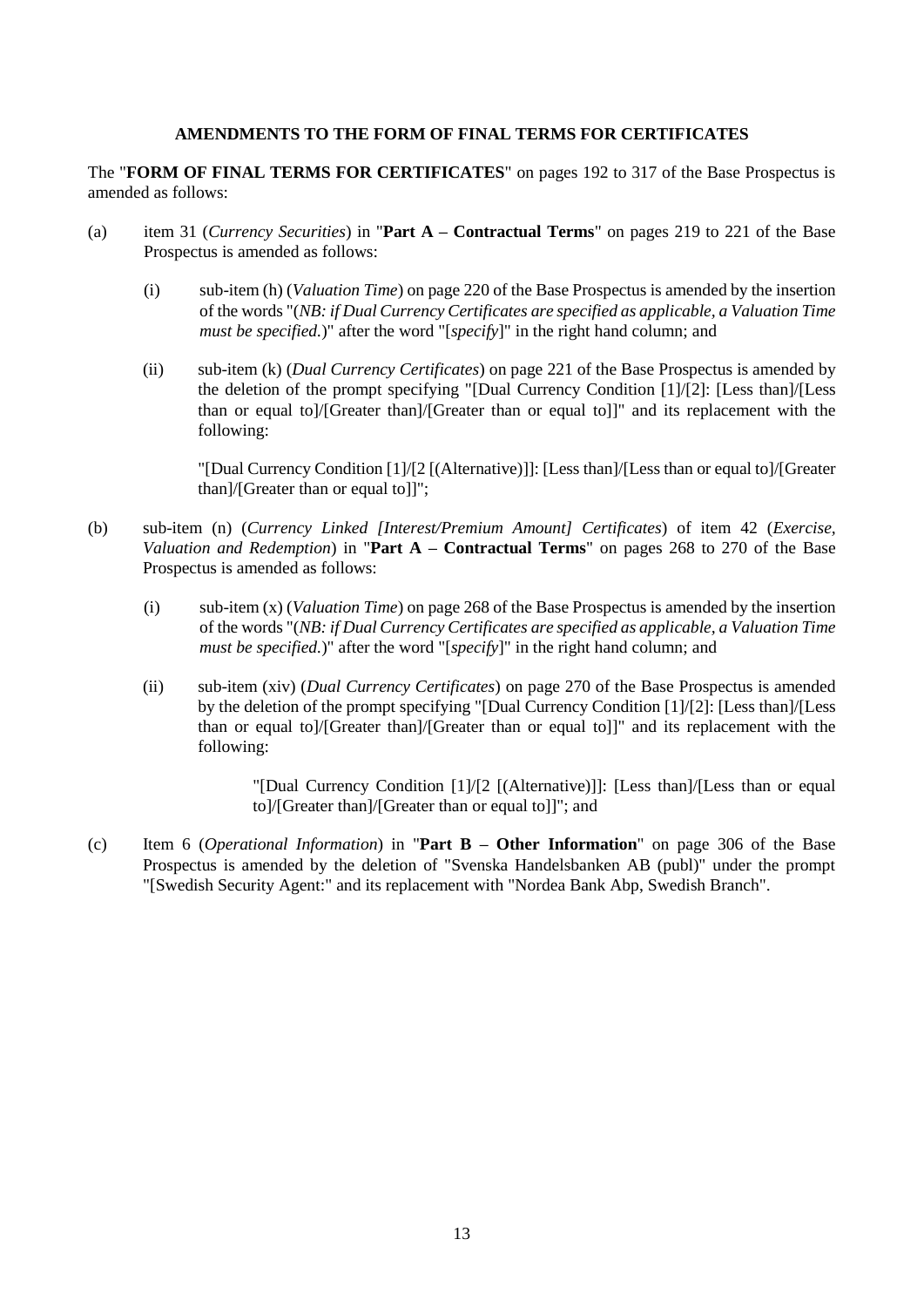#### **AMENDMENTS TO THE TERMS AND CONDITIONS OF THE SECURITIES**

*In relation to the amendments to the fifth paragraph of the introductory paragraphs to the "Terms and Conditions of the Securities" on page 319 of the Base Prospectus set out in this section, text which, by virtue of this Fourth Supplement, is (i) added thereto is shown underlined and (ii) deleted therefrom is shown with a line drawn through the middle of the deleted text.*

The "Terms and Conditions of the Securities" on pages 318 to 461 of the Base Prospectus are amended as follows:

(a) the fifth paragraph of the introductory paragraphs to the "Terms and Conditions of the Securities" on page 319 of the Base Prospectus is amended as follows:

"The Securities (other than CREST Dematerialised Securities) are issued pursuant to an Agency Agreement dated on or around 2 June 2020 (as amended and/or supplemented from time to time, the "**Agency Agreement**") between BNPP B.V. as issuer, BNPP as issuer, (where the Issuer is BNPP B.V.) as guarantor (in such capacity, the "**Guarantor**"), BNP Paribas Securities Services, Branch in Spain as Spanish agent (if specified in the applicable Final Terms as Agent in respect of the Securities, the "**Madrid Security Agent**"), BNP Paribas Securities Services, Luxembourg Branch as principal agent (if specified in the applicable Final Terms as Agent in respect of the Securities, the "**Principal Security Agent**"), registrar (if specified in the applicable Final Terms as Registrar in respect of the Registered Securities) and collateral custodian, BNP Paribas Securities Services or BNP Paribas Arbitrage S.N.C. (as specified in the applicable Final Terms as French issuing and paying agent, the "**French Security Agent**"), BNP Paribas Arbitrage S.N.C. as principal agent (if specified in the applicable Final Terms as Agent in respect of the Securities, the "**Principal Security Agent**") and collateral calculation agent. The Bank of New York Mellon as New York security agent (the "**New York Security Agent**"), The Bank of New York Mellon as definitive security agent (the "**Definitive Security Agent**"), BNP Paribas Securities Services, Milan Branch or BNP Paribas Arbitrage S.N.C. (as specified in the applicable Final Terms as Italian agent, the "**Italian Security Agent**"), BNP Paribas Securities Services, Frankfurt Branch as Frankfurt certificate agent (the "**Frankfurt Certificate Agent**"), BNP Paribas Securities Services, Paris, Succursale de Zurich as Swiss issuing and paying agent, BNP Paribas Securities Services SKA Oddział w Polsce as Polish certificate agent (the "**Polish Security Agent**") (each a "**Security Agent**" and collectively, the "**Security Agents**") and BNP Paribas Securities (Japan) Limited as registrar (if specified in the applicable Final Terms as Registrar in respect of the Registered Securities, and, together with BNP Paribas Securities Services, Luxembourg Branch, each a "**Registrar**"), as supplemented in the case of Swedish Dematerialised Securities by (in the case of Swedish Dematerialised Securities issued by BNPP B.V.) an issuing and paying agency agreement dated 4 January 201012 November 2020 (as amended and/or supplemented from time to time, the "**BNPP B.V. Swedish Agency Agreement**") between BNPP B.V. and Svenska Handelsbanken AB (publ)Nordea Bank Abp, Swedish Branch (or any successor thereto) as Euroclear Sweden security agent (the "**Swedish Security Agent**") and (in the case of Swedish Dematerialised Securities issued by BNPP) an issuing and paying agency agreement dated 20 November 2020 (as amended and/or supplemented from time to time, the "**BNPP Swedish Agency Agreement**" and, together with the BNPP B.V. Swedish Agency Agreement, the "**Swedish Agency Agreements**" and each a "**Swedish Agency Agreement**") between BNPP and Nordea Bank Abp, Swedish Branch (or any successor thereto) as Euroclear Sweden security agent (the "**Swedish Security Agent**"), as supplemented in the case of Finnish Dematerialised Securities by an issuing and paying agency agreement dated 7 January 201312 November 2020 (which may be amended and/or supplemented from time to time, the "**Finnish Agency Agreement**") between BNPP B.V. and Svenska Handelsbanken AB (publ)Nordea Bank Abp (or any successor thereto) as Euroclear Finland security agent, (the "**Finnish Security Agent**"), as supplemented in the case of Danish Dematerialised Securities by an issuing and paying agency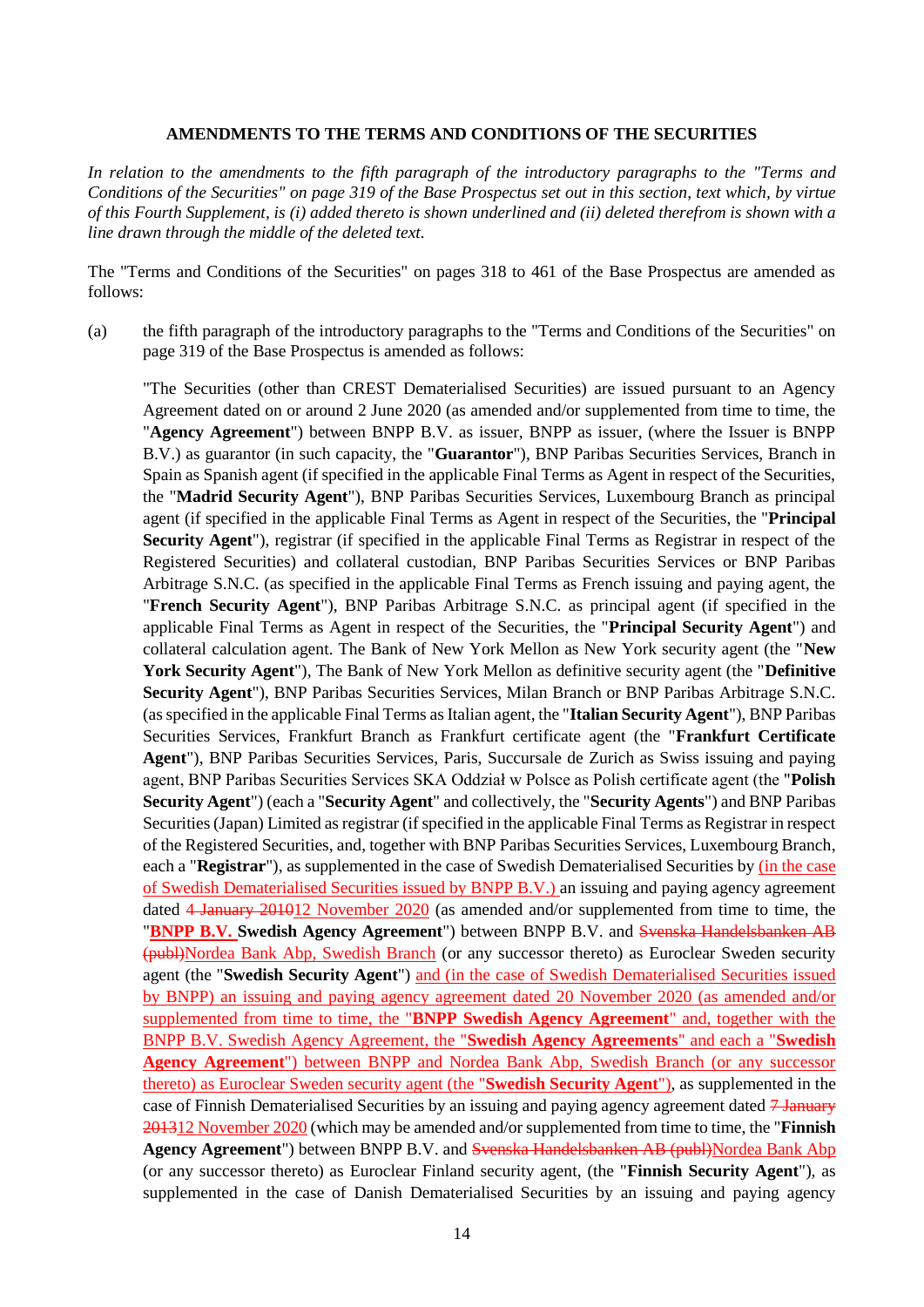agreement, as amended and/or supplemented from time to time (the "**Danish Agency Agreement**") to be entered into between BNPP B.V. and the VP Denmark security agent appointed thereunder (the "**Danish Security Agent**") and as supplemented in the case of Norwegian Dematerialised Securities by an issuing and paying agency agreement dated on or around 5 June 2018 (as amended and/or supplemented from time to time, the "**Norwegian Agency Agreement**") between BNPP B.V., BNPP and Nordea Bank AB (Publ), Filial i Norge (or any successor thereto) as Norwegian Security Agent (the "**Norwegian Security Agent**"). The expression "Security Agent" shall include (i) in respect of Swedish Dematerialised Securities, the Swedish Security Agent, (ii) in respect of Finnish Dematerialised Securities, the Finnish Security Agent, (iii) in respect of Danish Dematerialised Securities, the Danish Security Agent and (iv) in respect of Norwegian Dematerialised Securities, the Norwegian Security Agent, and shall include any additional or successor security agent(s) in respect of the Securities.";

(b) the third sentence of the eighth paragraph of the introductory paragraphs to the "Terms and Conditions of the Securities" on page 320 of the Base Prospectus is deleted and replaced with the following:

"The Swedish Agency Agreements will be governed by Swedish Law."; and

(c) the third sentence of the twelfth paragraph of the introductory paragraphs to the "Terms and Conditions of the Securities" on page 320 of the Base Prospectus is deleted and replaced with the following:

"Copies of the Swedish Agency Agreements and the BNPP English Law Guarantee will be available for inspection at the office of the Swedish Security Agent specified in the applicable Final Terms.".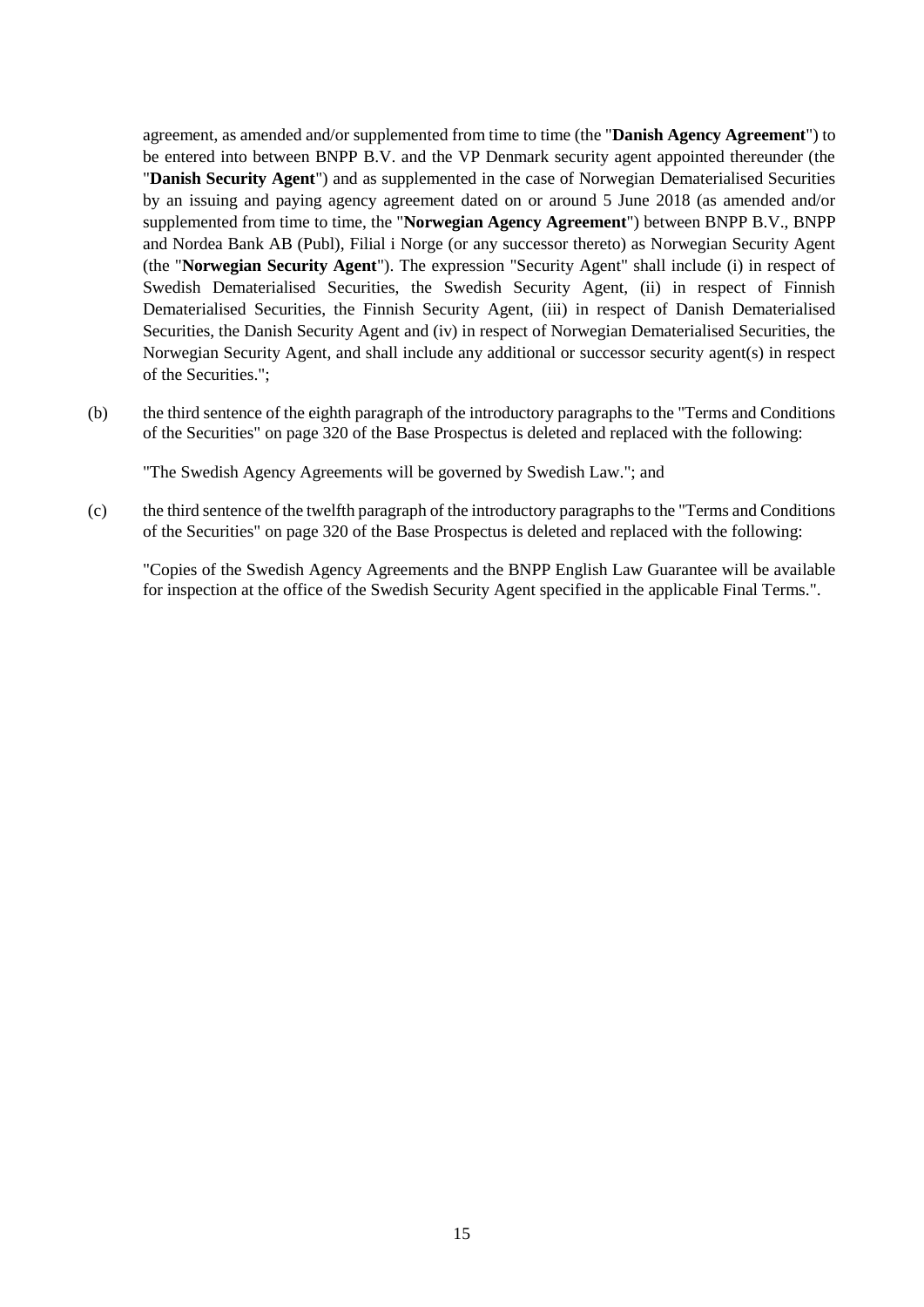#### **AMENDMENTS TO ANNEX 8 – ADDITIONAL TERMS AND CONDITIONS FOR CURRENCY SECURITIES**

*In relation to the amendments to Currency Security Conditions 11, 13 and 14 in "Annex 8 – Additional Terms and Conditions for Currency Securities" on pages 697 to 699 of the Base Prospectus set out in this section, text which, by virtue of this Fourth Supplement, is (i) added thereto is shown underlined and (ii) deleted therefrom is shown with a line drawn through the middle of the deleted text.*

Currency Security Conditions 11 to 14 in "**ANNEX 8 – ADDITIONAL TERMS AND CONDITIONS FOR CURRENCY SECURITIES**" on pages 697 to 699 of the Base Prospectus are amended as follows:

- (a) Currency Security Condition 11 (*Dual Currency Certificate Definitions*) starting on page 697 of the Base Prospectus is amended as follows:
	- (i) the definition of "**Dual Currency Condition**" on page 697 of the Base Prospectus is amended as follows:

""**Dual Currency Condition**" means, in respect of a Dual Currency Determination Date, that the Dual Currency Rate in respect of such Dual Currency Determination Date is (a) "greater than", (b) "greater than or equal to", (c) "less than" or (d) "less than or equal to" the  $\overline{\text{Initial}}$ Rate of ExchangeStrike Rate, as specified in the applicable Final Terms."; and

(ii) the definition of "**Dual Currency Rate**" on page 697 of the Base Prospectus is amended as follows:

""**Dual Currency Rate**" means the rate of exchange for the exchange of the BaseSubject Currency into the SubjectBase Currency at the Valuation Time on the relevant Dual Currency Determination Date (expressed as a number of units (or part units) of the Subject Currency for which one unit of the Base Currency can be exchanged), as determined by the Calculation Agent by reference to the Relevant Screen Page specified in the applicable Final Terms (or any successor page thereto), provided that, if such rate of exchange is not available from such Relevant Screen Page at such time, the rate of exchange at the Valuation Time on such Dual Currency Determination Date shall be determined by the Calculation Agent acting in good faith and in a commercially reasonable manner.";

- (b) Currency Security Condition 12 (*Settlement Currency*) on page 698 of the Base Prospectus is amended by:
	- (i) the deletion of the word "or" at the end of sub-paragraph (a);
	- (ii) the deletion of the "." at the end of sub-paragraph (b) and its replacement with "; or"; and
	- (iii) the insertion of the following sub-paragraph (c) immediately below sub-paragraph (b):
		- "(c) Dual Currency Condition 2 (Alternative) is specified as applicable in the applicable Final Terms, the Settlement Currency in respect of the relevant Interest Amount or the relevant Premium Amount will be the Subject Currency and the Settlement Currency in respect of the Cash Settlement Amount will be (i) the Base Currency if the Dual Currency Condition on the relevant Dual Currency Determination Date is satisfied, otherwise (ii) the Subject Currency.";
- (c) the last sentence of the amended definition of "**Cash Settlement Amount**" set out in Currency Security Condition 13 (*Dual Currency Cash Settlement Amount*) on page 698 of the Base Prospectus is amended as follows: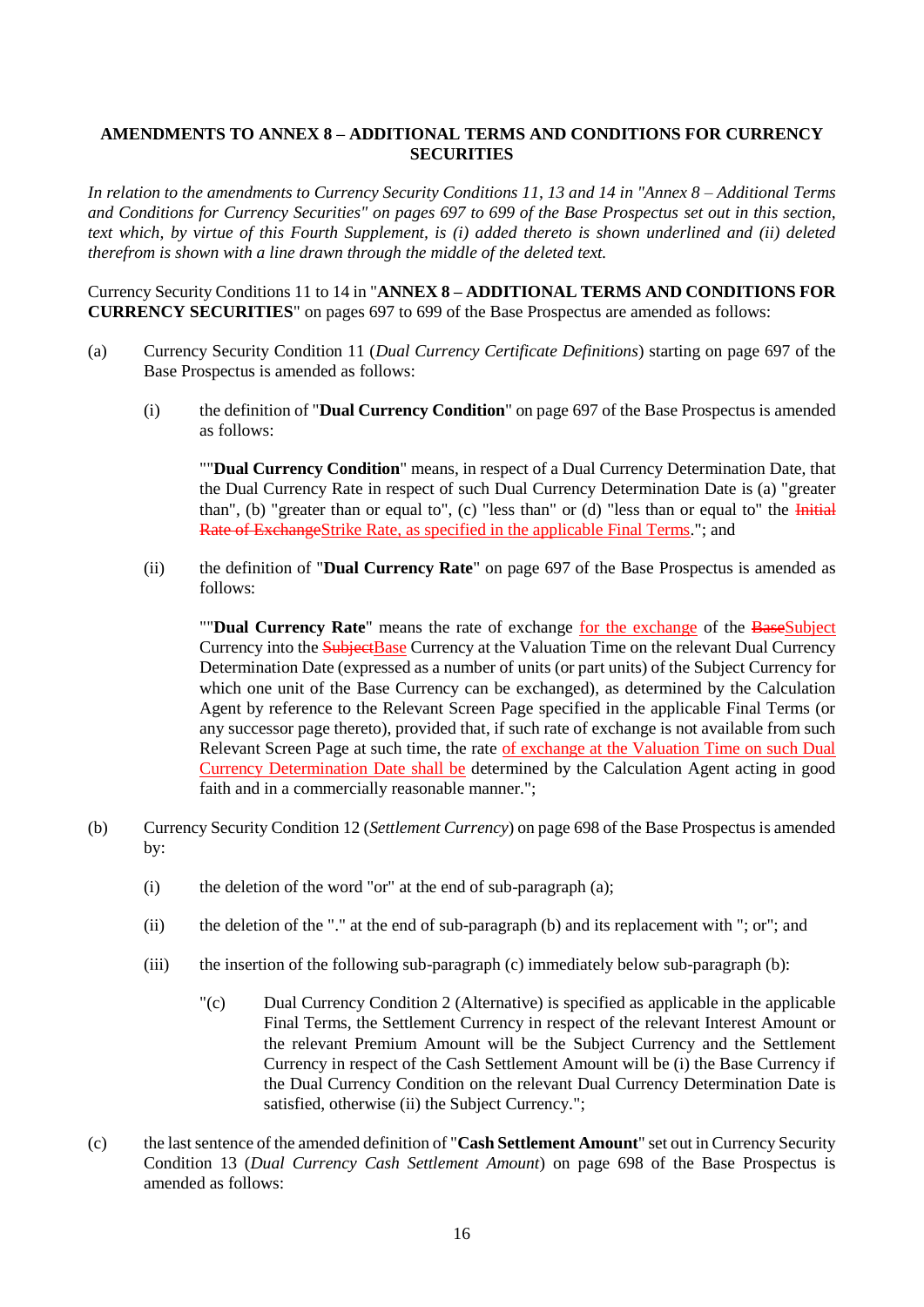"If the Dual Currency ConditionCash Settlement Amount is not an amount in the Settlement Currencysatisfied, the Cash Settlement Amount will be converted into the Settlement Currency at the Strike Rate."; and

(d) Currency Security Condition 14 (Dual Currency Cash Interest or Premium Amount) on page 698 of the Base Prospectus is amended as follows:

"If Dual Currency Condition 1 is specified as applicable in the applicable Final Terms, notwithstanding the provisions of Security Condition 32 (in the case of any amount of interest payable in respect of the Securities) or Security Condition 33 (in the case of any Premium Amount payable in respect of the Securities), if the Dual Currency ConditionInterest Amount or Premium Amount, as applicable, is not an amount in the Settlement Currencysatisfied on the relevant Dual Currency Determination Date the amount of interest or the Premium Amount, as applicable, will be converted into the Settlement Currency at the Strike Rate.".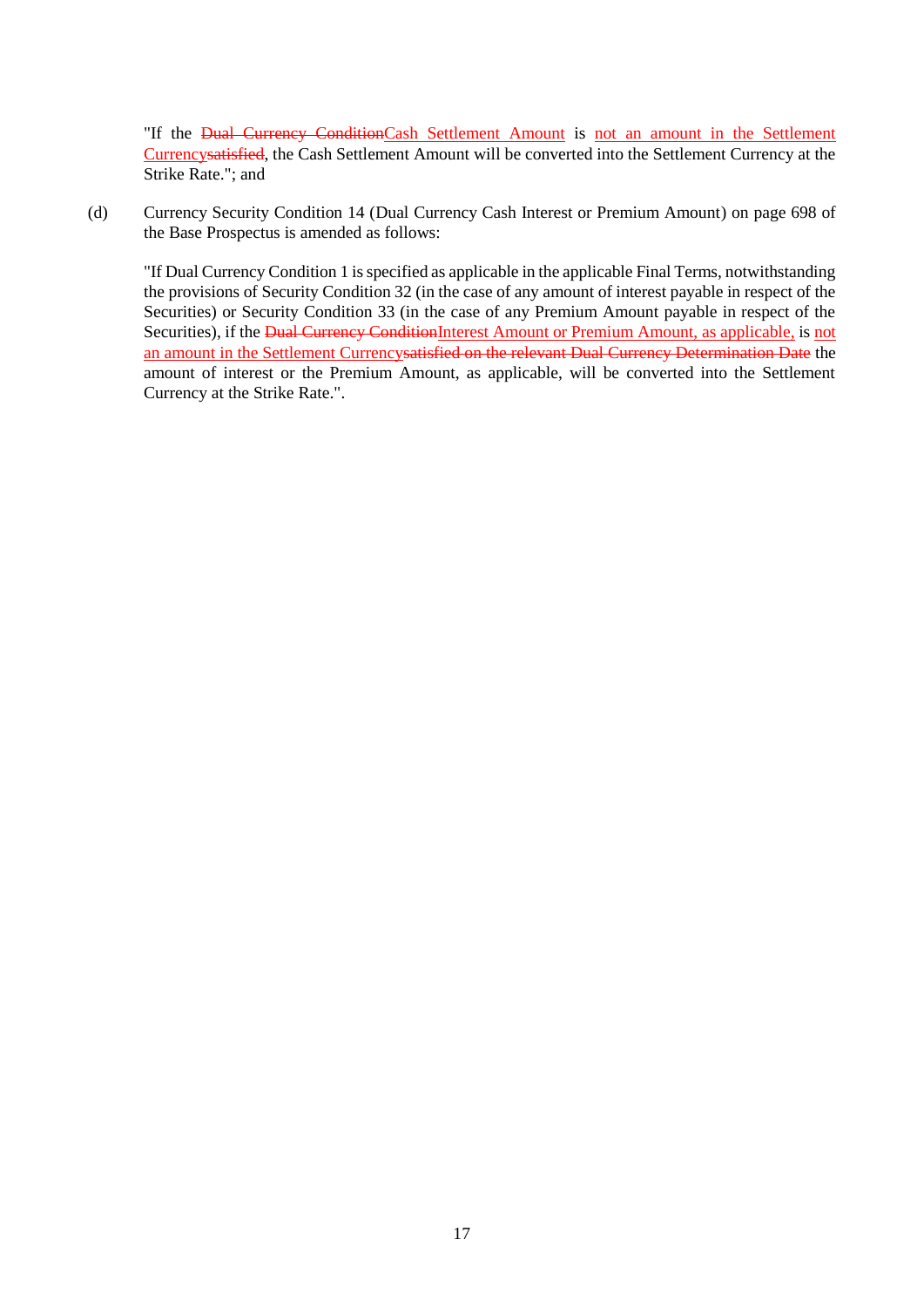#### **AMENDMENTS TO THE GENERAL INFORMATION SECTION**

The "**GENERAL INFORMATION**" section on pages 1345 to 1353 of the Base Prospectus is amended as follows:

(a) the first sentence of the last paragraph under the heading "4. Documents Available" on page 1345 of the Base Prospectus is deleted and replaced with the following:

"In addition, the Swedish Agency Agreements and the BNPP English Law Guarantee for Unsecured Securities will be available for inspection at the office of the Swedish Security Agent.";

(b) the first paragraph under the heading "6. Legal and Arbitration Proceedings" on page 1346 of the Base Prospectus is deleted and replaced with the following:

"Save as disclosed on pages 236 and 237 of the BNPP 2019 Universal Registration Document (in English) and pages 85 and 86 of the Second Amendment to the BNPP 2019 Universal Registration Document (in English), pages 179 and 180 of the Fourth Amendment to the BNPP 2019 Universal Registration Document (in English) and pages 95 and 96 of the Sixth Amendment to the BNPP 2019 Universal Registration Document (in English), there have been no governmental, legal or arbitration proceedings (including any such proceedings which are pending or threatened of which BNPP is aware), during the period covering at least the twelve (12) months prior to the date of this Base Prospectus which may have, or have had in the recent past, significant effects on BNPP and/or the Group's financial position or profitability";

(c) the table under the heading "18. Capitalization of BNPP and the BNP Paribas Group" on pages 1351 to 1353 of the Base Prospectus is deleted and replaced with the following:

|                                                                                                                    | As of<br>30 September<br><u>2020</u> | As of<br>31 December<br>2019 |
|--------------------------------------------------------------------------------------------------------------------|--------------------------------------|------------------------------|
| ( <i>in millions of euros</i> )                                                                                    |                                      |                              |
| Medium- and Long-Term Debt (of which the<br>unexpired term to maturity is more than one year) <sup>2</sup>         |                                      |                              |
| Senior preferred debt at fair value through profit or loss                                                         | 37,935                               | 42,017                       |
|                                                                                                                    | 31,505                               | 43,757                       |
| Senior non preferred debt at fair value through profit or                                                          | 69,440                               | 85,774                       |
| loss                                                                                                               | 2,808                                | 764                          |
| Senior non preferred debt at amortized cost                                                                        | 50,147                               | 39,564                       |
|                                                                                                                    | 52,955                               | 40,327                       |
| Redeemable subordinated debt at amortized cost                                                                     | 20,097                               | 17,264                       |
| Undated subordinated notes at amortized cost <sup>3</sup><br>Undated participating subordinated notes at amortized | 516                                  | 527                          |
| Redeemable subordinated debt at fair value through profit                                                          | 225                                  | 225                          |
| Perpetual subordinated notes at fair value through profit                                                          | 41                                   | 53                           |
|                                                                                                                    | 704                                  | 773                          |
|                                                                                                                    | 10,283                               | 8,689                        |
|                                                                                                                    | 31,867                               | 27,531                       |
|                                                                                                                    | 2,500                                | 2,500                        |
|                                                                                                                    | 24,579                               | 24,570                       |
|                                                                                                                    | 72,161                               | 65,683                       |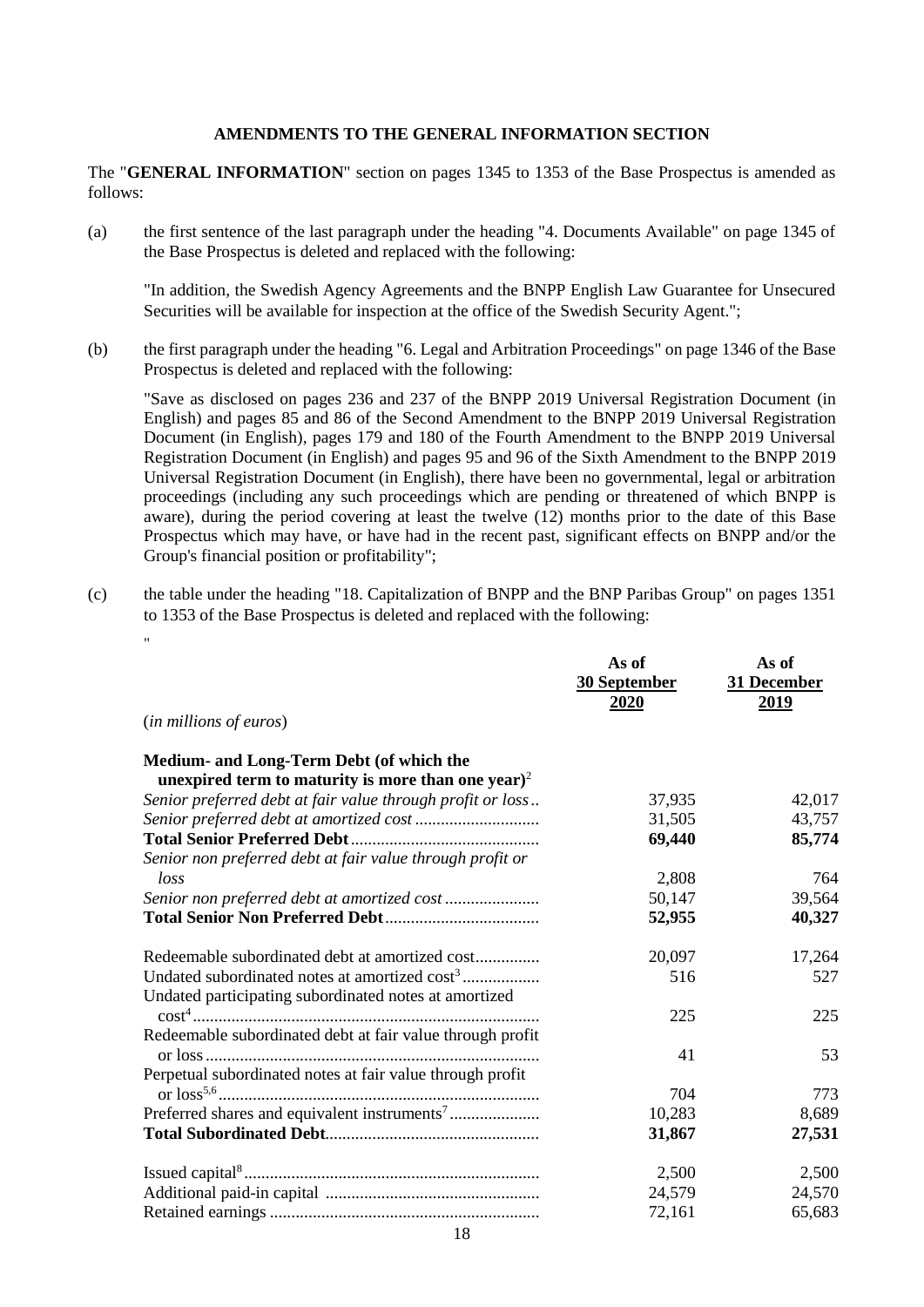|                                                           | 257,550 | 252,525 |
|-----------------------------------------------------------|---------|---------|
| <b>Total Capitalization and Medium-to-Long Term</b>       |         |         |
|                                                           | 4.356   | 4,001   |
|                                                           | 98,932  | 94,892  |
| <b>Total Shareholders' Equity and Equivalents (net of</b> |         |         |
|                                                           | $-308$  | 2.139   |
| Unrealized or deferred gains and losses attributable to   |         |         |

- (1) Prior to 30 September 2018, the Group presented its consolidated capitalization and medium-to-long term indebtedness using the accounting scope of consolidation. Since then, the Group presents its capitalization table using the prudential scope of consolidation. As stated in Section 5.2 of the BNPP 2019 Universal Registration Document (in English), the material differences between the prudential scope of consolidation and the accounting scope of consolidation are the following:
	- insurance companies (primarily BNP Paribas Cardif and its subsidiaries) that are fully consolidated under the accounting scope of consolidation are accounted for under the equity method in the prudential scope of consolidation;
	- jointly controlled entities (mainly UCI Group entities and Bpost banque) are accounted for under the equity method in the accounting scope of consolidation and under the proportional consolidation scope in the prudential scope of consolidation.
- (2) All medium- and long-term senior preferred debt of BNPP ranks equally with deposits and senior to the new category of senior non preferred debt first issued by BNPP in January 2017. The subordinated debt of BNPP is subordinated to all of its senior debt (including both senior preferred and senior non preferred debt). BNPP and its subsidiaries issue medium- to long-term debt on a continuous basis, particularly through private placements in France and abroad.

Euro against foreign currency as at 31 December 2017, CAD = 1.506, GBP = 0.889, CHF = 1.171, HKD = 9.387,  $JPY = 135.303$ ,  $USD = 1.201$ .

Euro against foreign currency as at 31 December 2018, CAD = 1.563, GBP = 0.898, CHF = 1.126, HKD = 8.972, JPY = 125.594, USD = 1.146.

Euro against foreign currency as at 31 December 2019, CAD =  $1.457$ , GBP =  $0.847$ , CHF =  $1.085$ , HKD = 8.732,  $JPY = 121.903$ ,  $USD = 1.122$ .

Euro against foreign currency as at 30 September 2020, CAD =  $1,560$ , GBP = 0,908, CHF = 1,079, HKD  $= 9,083$ , JPY = 123,600, USD = 1,1719.

- (3) At 30 September 2020, the remaining subordinated debt included  $\epsilon$ 487 million of undated floating-rate subordinated notes ("**TSDIs**").
- (4) Undated participating subordinated notes issued by BNP SA in July 1984 for a total amount of  $\epsilon$ 337 million are redeemable only in the event of the liquidation of BNPP, but may be redeemed in accordance with the terms specified in the French law of 3 January 1983. The number of notes outstanding as at 30 September 2020 was 1,434,092 amounting to approximately €219 million. Payment of interest is obligatory, but the Board of Directors may postpone interest payments if the Ordinary General Meeting of shareholders held to approve the financial statements notes that there is no income available for distribution. Additionally, as at 30 September 2020, there were 28,689 undated participating subordinated notes issued by Fortis Banque France (amounting to approximately €4 million) and 6,773 undated participating subordinated notes issued by Banque de Bretagne (amounting to approximately  $\epsilon$ 2 million) outstanding; both entities have since been merged into BNPP.
- (5) Subordinated debt corresponds to an issue of Convertible And Subordinated Hybrid Equity-linked Securities ("**CASHES**") made by Fortis Bank SA/NV (now acting in Belgium under the commercial name BNP Paribas Fortis) in December 2007, for an initial nominal amount of  $\epsilon$ 3 billion, which has now been reduced to an outstanding nominal amount of  $\epsilon$ 948 million corresponding to a market value of  $\epsilon$ 704 million at 30 September 2020. They bear interest at a floating rate equal to three-month EURIBOR plus a margin equal to 2% paid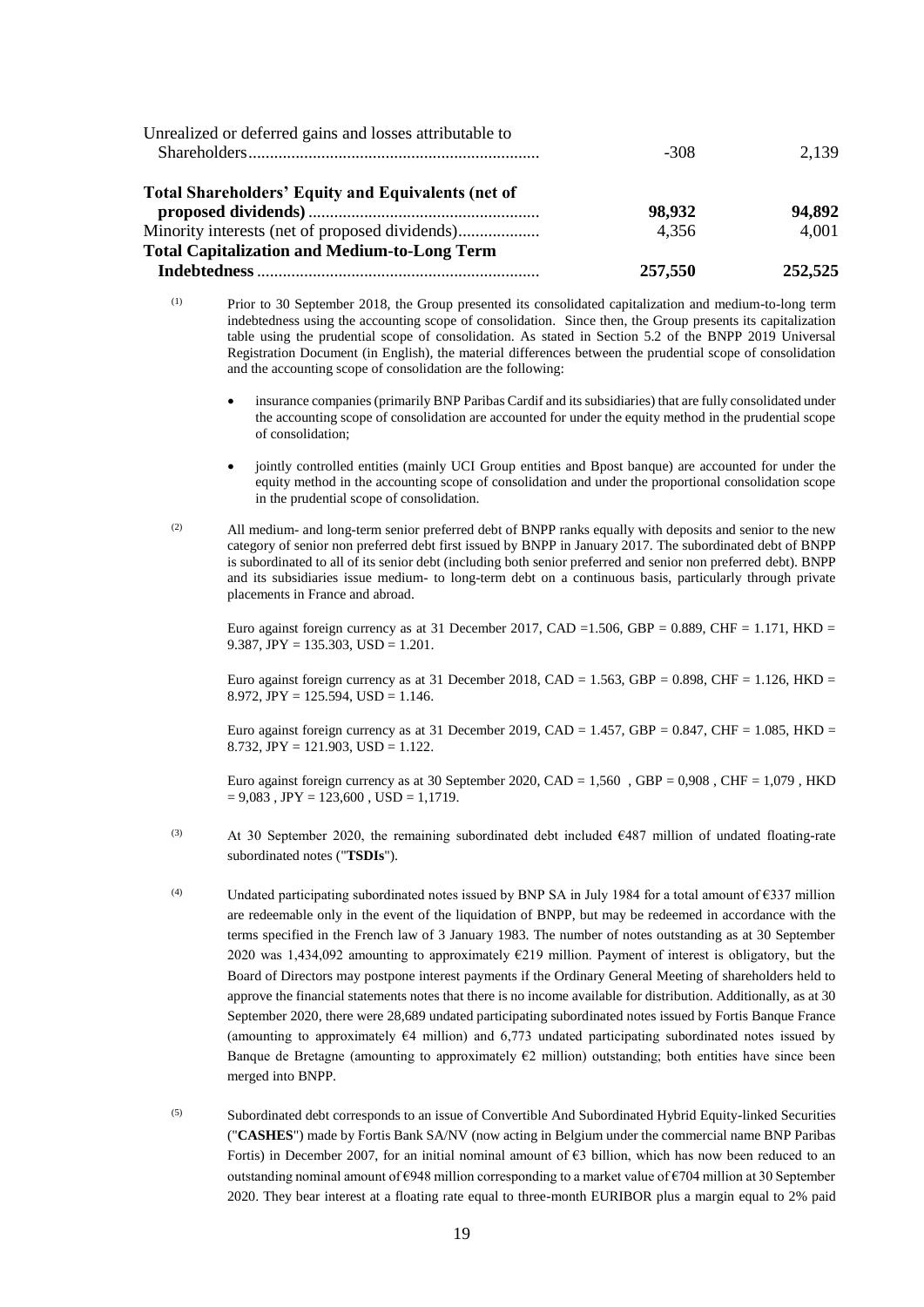quarterly in arrears. The CASHES are undated but may be exchanged for Ageas (previously Fortis SA/NV) shares at the holder's sole discretion at a price per Ageas share of €239.40. However, as of 19 December 2014, the CASHES are subject to automatic exchange into Ageas shares if the price of Ageas shares is equal to or higher than €359.10 for twenty consecutive trading days. The principal amount will never be redeemed in cash. The rights of CASHES holders are limited to the Ageas shares held by BNP Paribas Fortis and pledged to them.

Ageas and BNP Paribas Fortis have entered into a Relative Performance Note ("**RPN**") contract, the value of which varies contractually so as to offset the impact on BNP Paribas Fortis of the relative difference between changes in the value of the CASHES and changes in the value of the Ageas shares.

On 7 May 2015, BNPP and Ageas reached an agreement which allows BNPP to purchase outstanding CASHES subject to the condition that these are converted into Ageas shares, leading to a proportional settlement of the RPN. The agreement between Ageas and BNPP expired on 31 December 2016 and has not been renewed.

On 24 July 2015, BNPP obtained a prior agreement from the European Central Bank permitting it to purchase outstanding CASHES up to a nominal amount of €200 million. In 2016, BNPP used such agreement to purchase €164 million outstanding CASHES, converted into Ageas shares.

On 8 July 2016, BNPP obtained a new agreement from the European Central Bank which superseded the prior agreement permitting it to purchase outstanding CASHES up to a nominal amount of  $\epsilon$ 200 million. BNPP requested the cancellation of this agreement from the European Central Bank and the European Central Bank approved such cancellation in August 2017.

As at 30 September 2020, the subordinated liability is eligible to Tier 1 capital for  $\epsilon$ 205 million (considering both the transitional period and the cancellation of the afore mentioned agreement).

- (6) Carrying amount of the CASHES, of which the amount eligible in prudential own funds was  $\epsilon$ 205 million as of 31 December 2019 and €205 million as of 30 September 2020.
- (7) Consists of numerous issuances by BNP Paribas in various currencies (i) over the 2005-2009 period, of undated deeply subordinated non-cumulative notes and (ii) since 2015, of perpetual fixed rate resettable additional tier 1 notes. The details of the debt instruments recognized as capital, as well as their characteristics, as required by Implementing Regulation No. 1423/2013, are available in the BNP Paribas Debt section of BNPP's investor relations website at www.invest.bnpparibas.com.
- <sup>(8)</sup> At 30 September 2020, BNPP's share capital stood at  $\epsilon$ 2,499,597,122 divided into 1,249,798,561 shares with a par value of €2 each."; and
- (d) the paragraph under the heading "19. Events impacting the solvency of BNPP" on page 1353 of the Base Prospectus is deleted and replaced with the following:

"To the best of BNPP's knowledge, there have not been any recent events which are to a material extent relevant to the evaluation of BNPP's solvency since 30 September 2020.".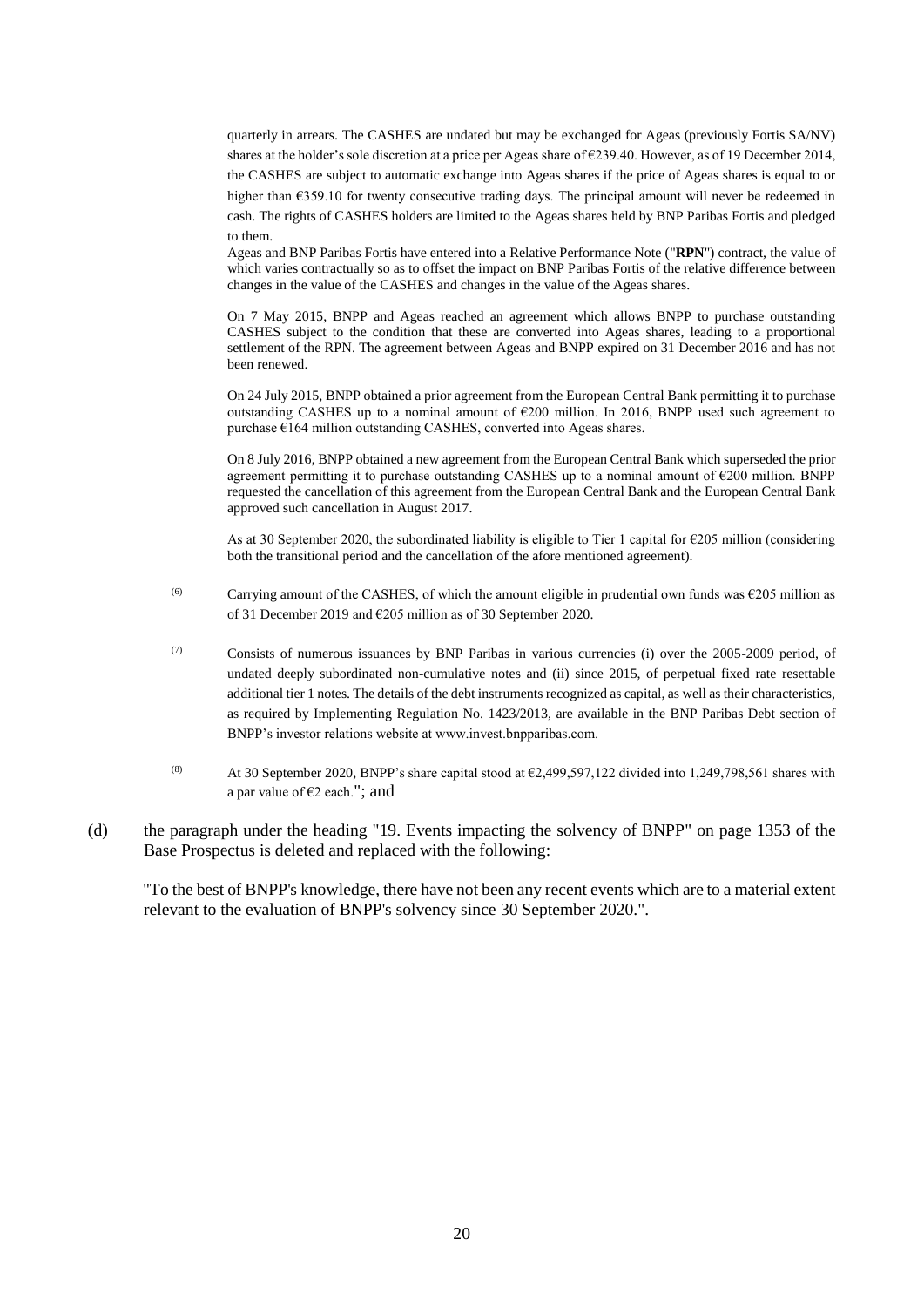### **AMENDMENTS TO THE BACK PAGES OF THE BASE PROSPECTUS**

The list of "**AGENTS**" on page 1363 of the Base Prospectus is amended by the deletion of the name and address of "Svenska Handelsbanken AB (publ)" and its replacement with the following:

#### "**Nordea Bank Abp, Swedish Branch**

Issuer Services Smålandsgatan 17 105 71 Stockholm Sweden".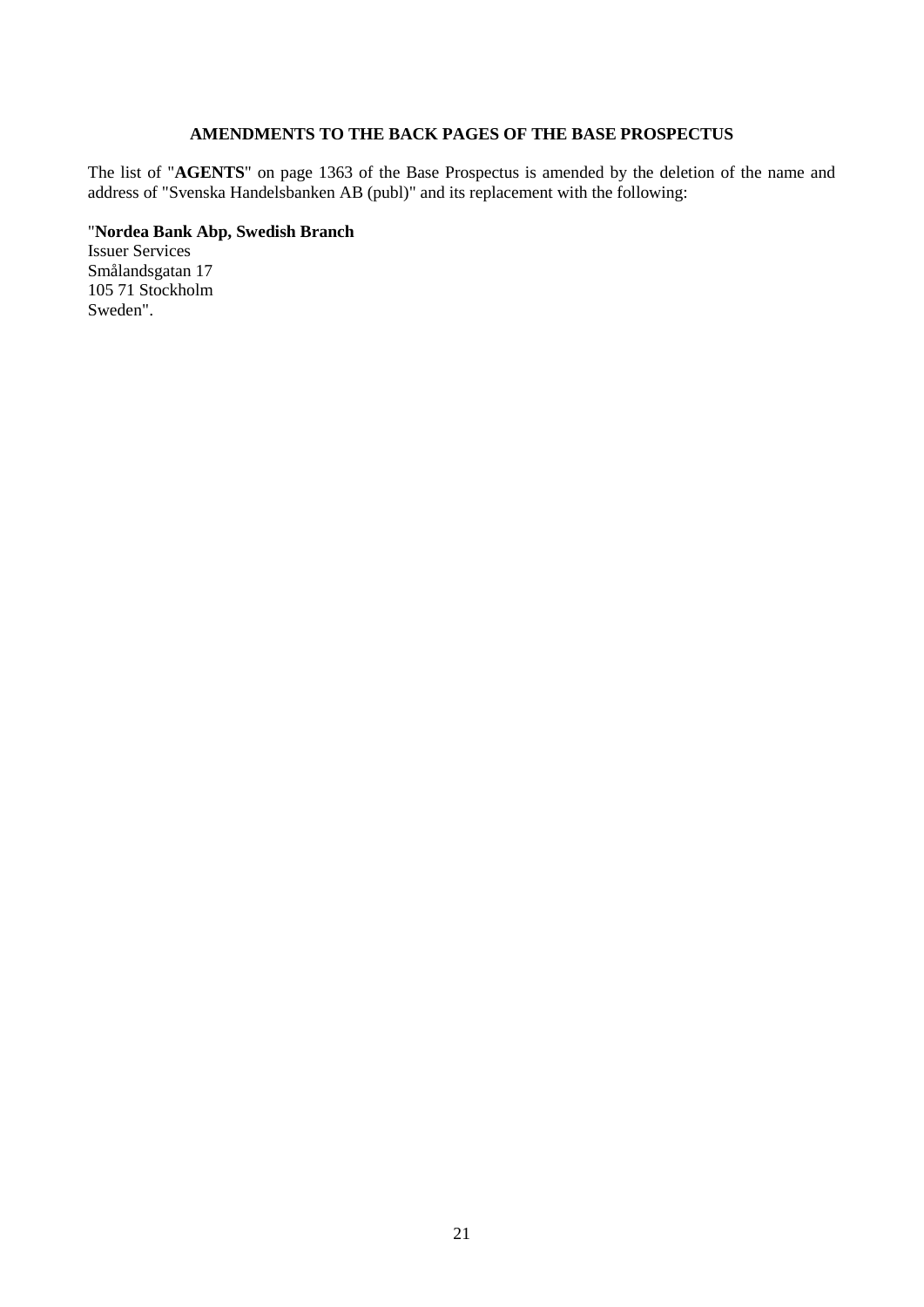### **RESPONSIBILITY STATEMENT**

I hereby certify on behalf of BNPP and BNPP B.V. that, to the best of my knowledge, the information contained in this Fourth Supplement is in accordance with the facts and contains no omission likely to affect its import.

> BNP Paribas 16 boulevard des Italiens 75009 Paris France

Represented by Lars Machenil

in his capacity as Chief Financial Officer

Dated 18 December 2020